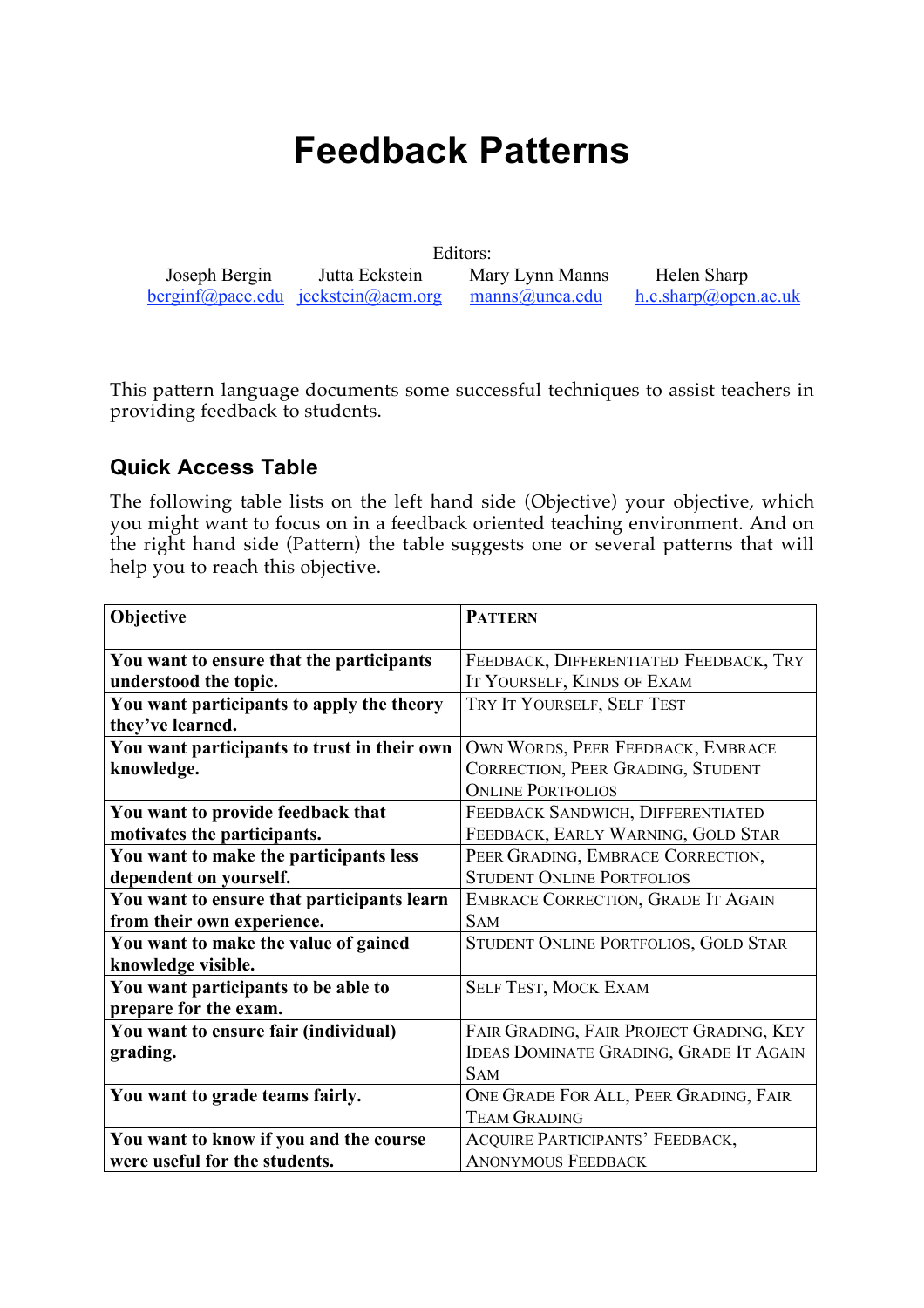The first pattern (FEEDBACK) is the root for all the following patterns. It is a larger or more abstract pattern and sets the context for the different feedback categories: kind of feedback, source of feedback, public feedback, grades as feedback and ways of receiving feedback from students. You will find more detailed patterns in each of these categories: kind of feedback (FEEDBACK SANDWICH, DIFFERENTIATED FEEDBACK, EARLY WARNING); source of feedback (OWN WORDS, TRY IT YOURSELF, PEER FEEDBACK, EMBRACE CORRECTION); motivating by making feedback public (STUDENT ONLINE PORTFOLIOS, GOLD STAR); exams as feedback (SELF TEST, MOCK EXAM); grades as feedback (FAIR GRADING, FAIR PROJECT GRADING, KEY IDEAS DOMINATE GRADING, GRADE IT AGAIN SAM, ONE GRADE FOR ALL, PEER GRADING, FAIR TEAM GRADING); and finally ways, of receiving feedback from students (ACQUIRE PARTICIPANTS' FEEDBACK, ANONYMOUS FEEDBACK).

## **FEEDBACK \*\***

This pattern was originally contributed by Astrid Fricke and Markus Voelter [VF] and revised by Joseph Bergin.

You are teaching a course or seminar. You have given students exercises/tasks/activities, and used Groups Work, Explore for Yourself, or Try it Yourself [EBS] or CHALLENGE UNDERSTANDING to challenge their understanding.

❊❊❊

Giving students exercises to challenge their understanding will help them improve their skill and will help you know what level of understanding they have achieved. **Unless the work is assessed and feedback is given, you won't be able to correct any misunderstandings, the students won't know where they are at fault and their learning will be incomplete.**

#### ❊❊❊

**Therefore, give the participants feedback on their performance. The feedback should be differentiated and objective.** Always start with positive feedback in a FEEDBACK SANDWICH. Criticism should always help the participants to improve the criticized aspect. Be sure to give the feedback in time; late feedback is not effective. Positive feedback can significantly increase motivation.

Feedback takes many forms. Your words, spoken or written, as well as actions you take are all important (see GOLD STAR, for example). How you give DIFFERENTIATED FEEDBACK is also as important as the content.

❊❊❊

Feedback helps students learn where their understanding is faulty and thereby correct it.

Feedback is intended to foster the growth of the student, not to point out flaws and deficiencies, though that may be sometimes necessary. Feedback helps students understand where their understanding is faulty. Feedback is best when it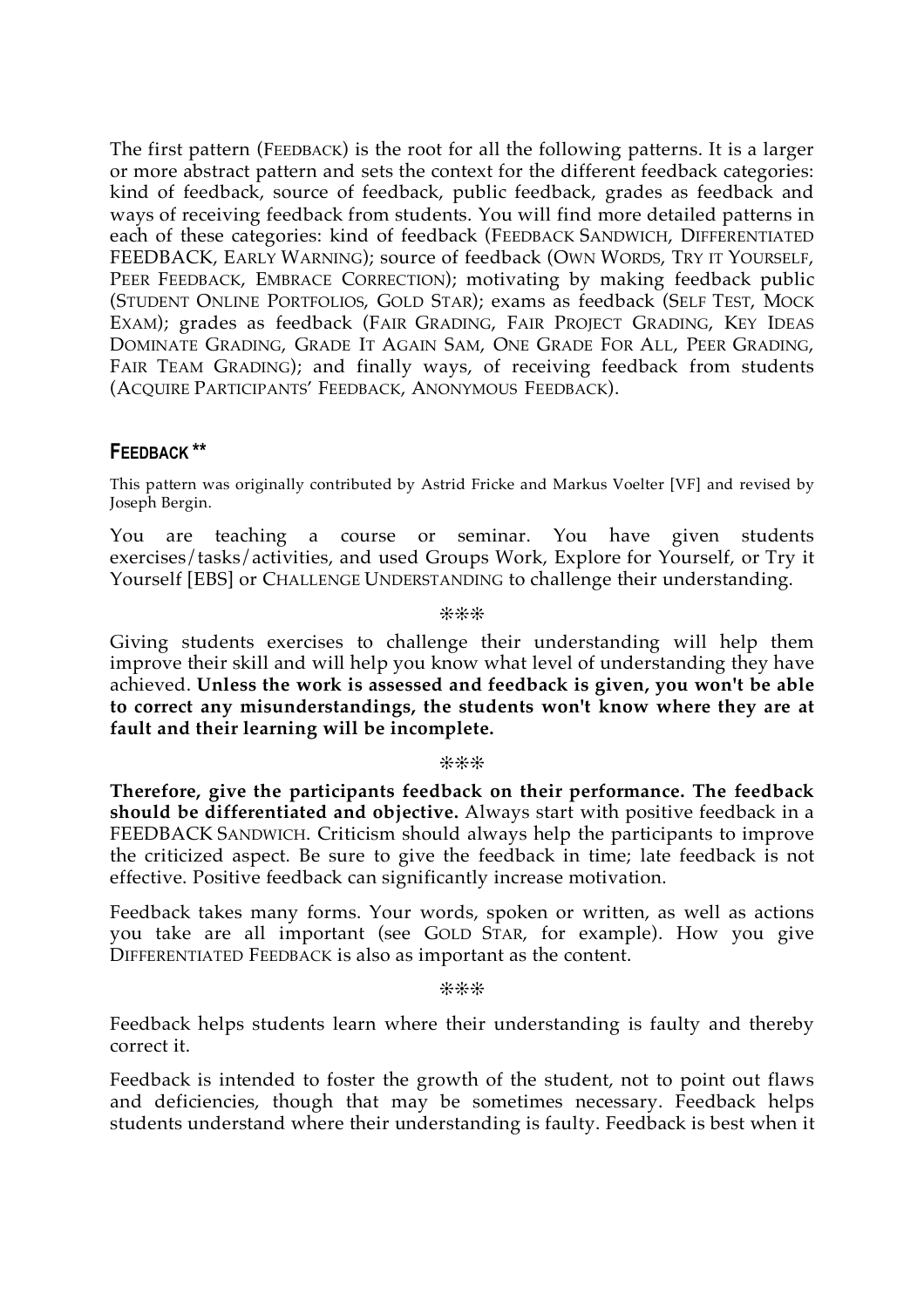helps the student want to overcome difficulties and is worst when it makes the student feel bad about him or herself.

A pre-requisite to giving feedback is to have something to comment on. This may be achieved by giving the participants exercises to work on, or you could give feedback in response to explicit questions. In either case, students can see their learning progress.

#### ❊❊❊

*In the patterns community, experienced members help one another improve papers (such as this one), using a structured process that always first speaks about what is best in the paper (that which should not be changed in a revision). This is followed by a period of constructive advice to the authors and is closed with additional positive comments. These sessions feel like sharing, not like attacks, even though some of the participants have high levels of ego.*

This pattern is quite abstract, most of the other patterns in this language refine, extend, and implement this one.

#### **CHALLENGE UNDERSTANDING \*\***

This pattern was written by Helen Sharp.

You are teaching a course or seminar. You want students' understanding to be challenged so that you and they will know how well they have learned a topic.

❊❊❊

**Students may think they understand a topic when in fact they do not. If they think they understand, they will not ask questions and will not know the gaps in their knowledge. In addition it is not possible to cover all nuances of a topic in notes or in verbal instruction such as lecturing.**

One way in which students learn is to ask questions of you and their peers, but if they think that they have grasped a topic they will not ask questions. So if they have not understood a topic, neither you nor they will know until they need to use the knowledge they thought they had.

#### ❊❊❊

**Therefore, give the participants exercises, tasks or activities that challenge their understanding.** These can be in the form of exercises, which help the student to apply techniques by Try it Yourself, or Groups Work [EBS]during which they can try out their understanding with their peers and you, or question and answer sessions in which you ask them questions.

❊❊❊

This pattern is quite abstract, and other patterns are needed to refine, extend, and implement it. However we do not refine it in this language, although it is an integral part of it, as understanding must have been challenged in order to provide an opportunity for giving feedback.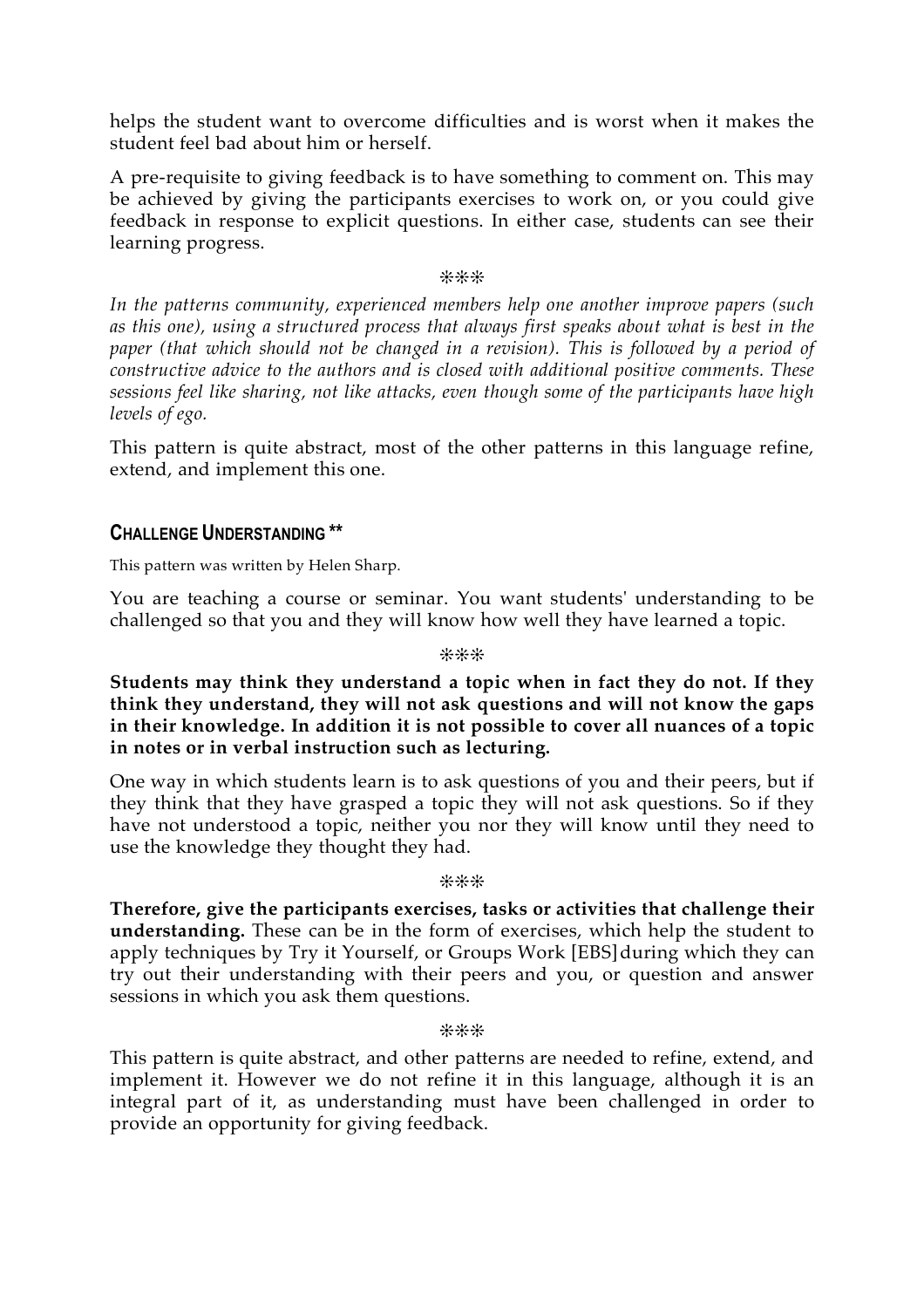## **FEEDBACK SANDWICH \*\***

This pattern was written by Joseph Bergin.

You are giving FEEDBACK to your student. You have a variety of things to say. You want your students to learn from the feedback you give them and treat it as part of learning.

#### ❊❊❊

**You need to point out where the students' understanding is faulty and to correct any misunderstanding they have, but you do not want to undermine their confidence.** You want them to feel good about what they have done and to feel that they can do betterIf you are negative with your students they may tune you out and not listen or give up all together. If they are especially sensitive they may be hurt and take the criticism personally, and if they are especially arrogant they may take your comments as an attack and attack back.

#### ❊❊❊

## **Therefore, when you give feedback, start and end with positive feedback, sandwiching suggestions for improvement between these reinforcing comments.**

Even if you have largely negative things to say, you can still start with the things that were well done and should be retained in the future.

Even in the less positive aspects of your feedback you can take a tone that you are giving suggestions for improvement, not just condemning. You can say "This might be made better if you think about ...," rather than "This is bad." You can also say you don't understand something, or something in a presentation doesn't "work" for you.

#### ❊❊❊

Some of the other patterns in this language suggest having your students giving feedback to each other. Make sure they know about this technique and practice it. This can make the giving of feedback easier for both the giver and the receiver.

#### ❊❊❊

*The patterns community IS a community largely because we use this technique uniformly in analyzing each other's work and giving feedback on it. It is a very powerful community builder. This technique is also how experts give feedback to students in distance education where it is important not to undermine the student's confidence as they are on their own.*

## **DIFFERENTIATED FEEDBACK \*\***

This pattern was written by Joe Bergin.

You are giving FEEDBACK to your students. You want to respect that students are individuals.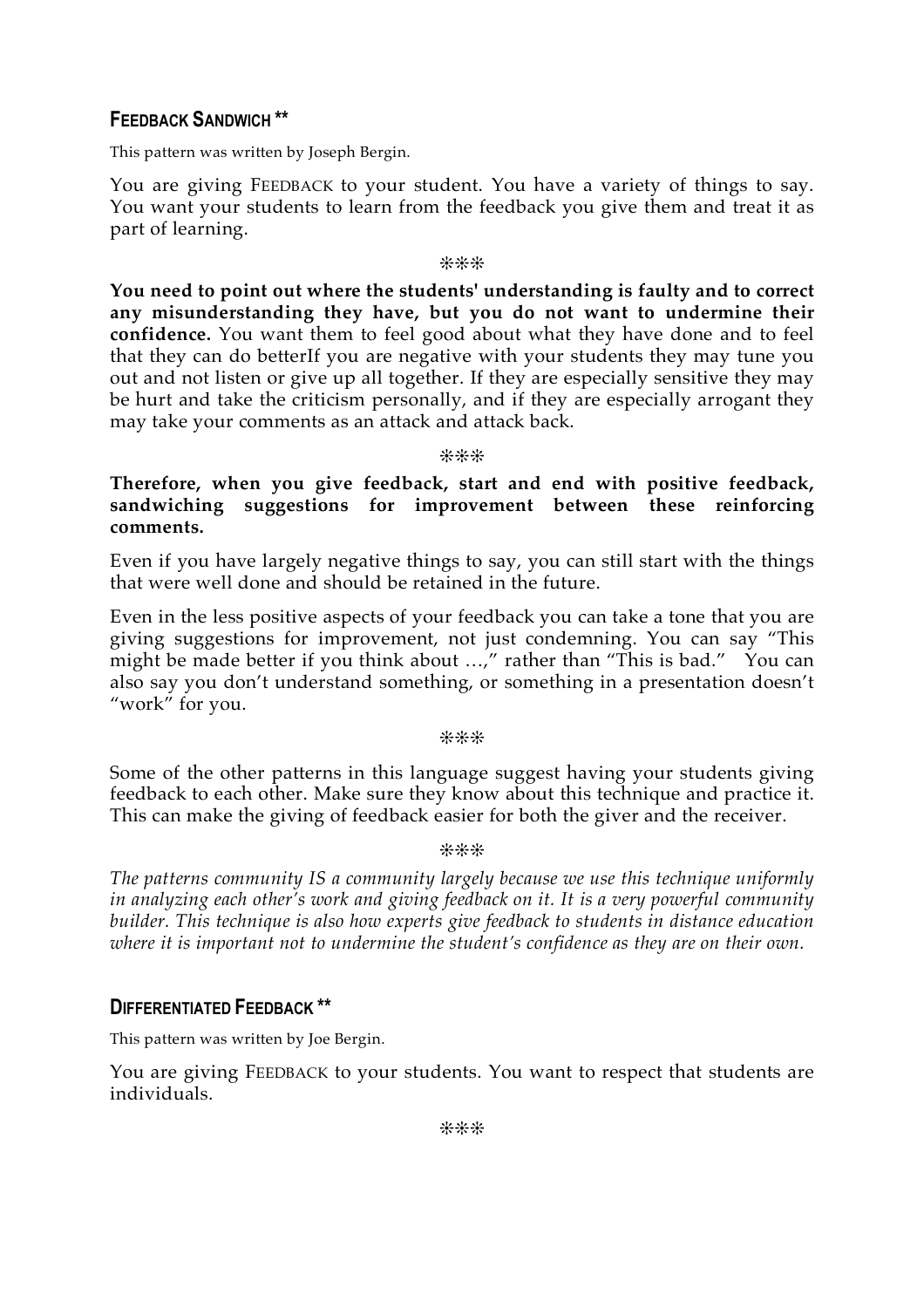Your students are individuals and so they learn differently and at different rates. For example they may understand you with differing degrees of precision and they have different backgrounds that make it easier or harder for them to grasp certain topics.

**Because of this, one piece of feedback will be more or less appropriate for any one student, but you want your feedback to be as effective as possible for all students.**

#### ❊❊❊

#### **Therefore, give differentiated feedback whenever possible. Tailor the feedback to the needs of each student.**

Some instructors give projects that are not intended to be graded for credit. You can and should, however, look at these and give the students individual feedback on their work. The best example of individual feedback is oral examinations, though these are labor intensive

One of the worst examples is posting the correct answers after an exam. While showing the correct answers, they neither show the path a student should take to arrive at the best answer, nor explain why this correct answer is any better than other answers.

The best feedback helps the students move forward from where they are. It helps them get over their own misunderstandings or gaps of knowledge. A poor performing student might have been handicapped by Dr. Bad Professor in the past.

You need to analyze why they have answered as they have, but this does not need to be overly burdensome. You can give them pointers to places in which to learn rather than specific answers, of course.

In the environment of distance education it is particularly important to give individual feedback.

#### ❊❊❊

*Common feedback and answers to frequent questions can be put on a published Course FAQ. If you frequently get the same question you can easily grow your FAQ. This saves you time in which to give differentiated feedback. Ensure that you capture the topics covered by these frequent questions in the course. The FAQ is often a good indicator of missing course topics.*

*Joe Bergin teaches a course with a large project (a compiler) graded only at the end. During the term each team submits an interim report every other week. On this report changes from the previous report are highlighted. At the next meeting these are returned with comments, but no grades. Most of the comments are just check marks, meaning OK. There is some short hand used, but mostly the feedback is individual and directed at the individual student.*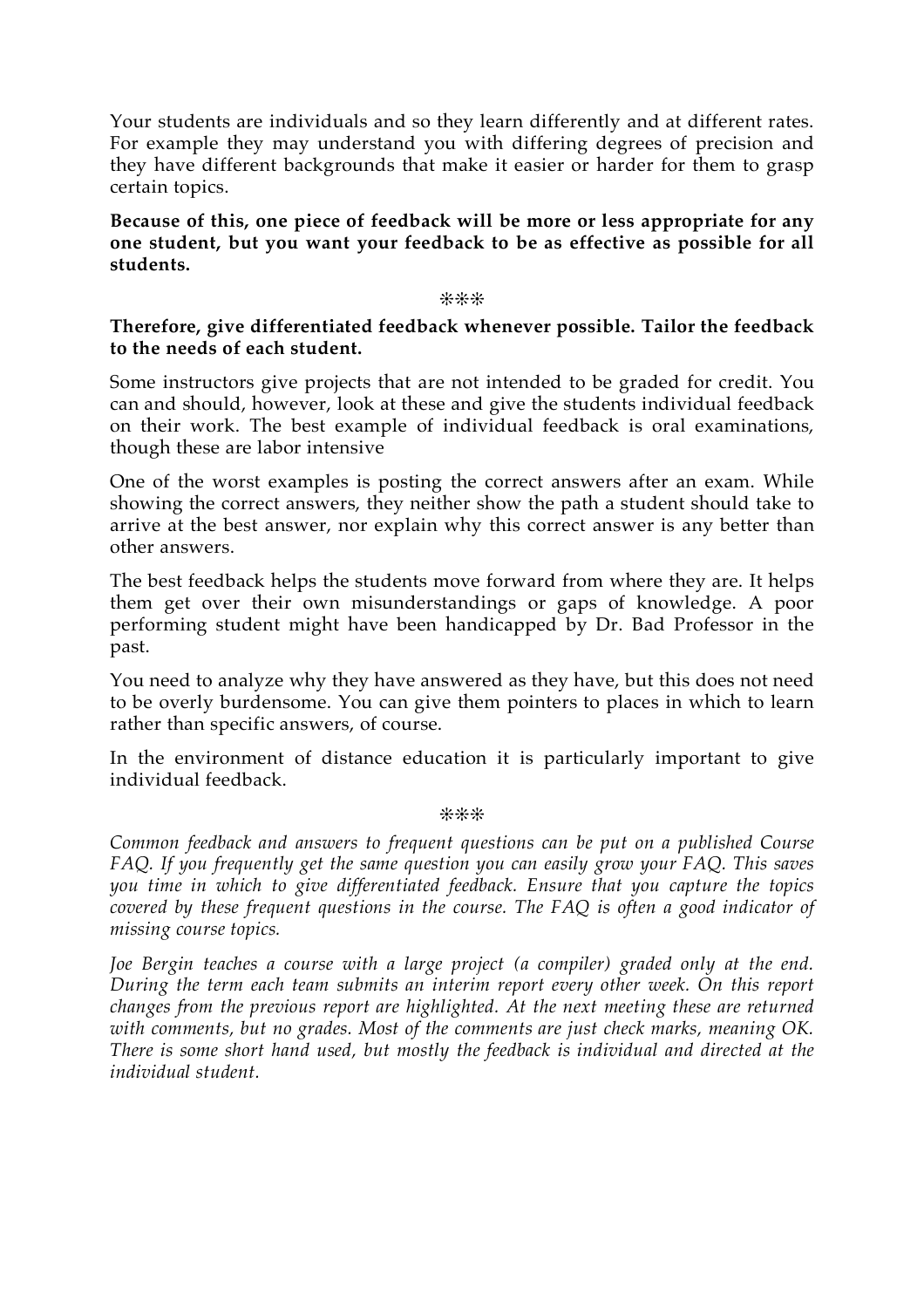## **EARLY WARNING \*\***

This pattern was originated by Joe Bergin.

You teach a course in which ideas build one upon the other and students will be lost if they do not understand early material. Alternatively you teach a course with a lot of ideas and a lot of work for the students.

#### ❊❊❊

Your students may not realize that they are falling behind or that they have misconceptions, but you are in a better position to recognize it. Students may waste time and effort if they have fallen behind or have misunderstood, but time is short. **If your students fall behind or miss early material it will be difficult for them to catch up and difficult to succeed.**

❊❊❊

**Therefore, give them EARLY WARNING when you see that they are not coping with the amount of work, or they have misunderstood some topic.**

Advice is best if it points a path to success, not just pointing out the roadblock. The earlier you give the advice, the better chance for success in the student.

This can take many forms. If your course has special pitfalls for the student, you can publish these on your course FAQ. For example, if you GRADE IT AGAIN, SAM, you can point out the trap of spending too much time on re-work of old papers rather than advancing on new.

❊❊❊

*It helps if you give frequent short exams and quickly return the marked papers. Some universities require exams in every course every Friday, for example.*

*You can speak to a student privately if you think she has potential above her performance. Joe Bergin vividly remembers a respected Professor's quiet word in the elevator, even after 35 years.*

The opposite to this (the anti-pattern) might be called Sink or Swim, but it seldom leads to successful students.

## **OWN WORDS \*\***

This pattern is based on Do You Remember, written by Jutta Eckstein [JE1] and on Lecture-Example-Activity-Student Presentation-Evaluation, written by Martin L. Barrett [MLB] and revised by Jutta Eckstein.

You teach material that is complex or is hard for your group of students to understand. You want to check students' understanding but time is too short for a comprehensive test. You also want to Build and Maintain Confidence [EMWM].

❊❊❊

Being able to repeat definitions is not the same as understanding and sometimes a general understanding misses subtleties in the material. Your own explanations may not be complete and may even have misled some of the students.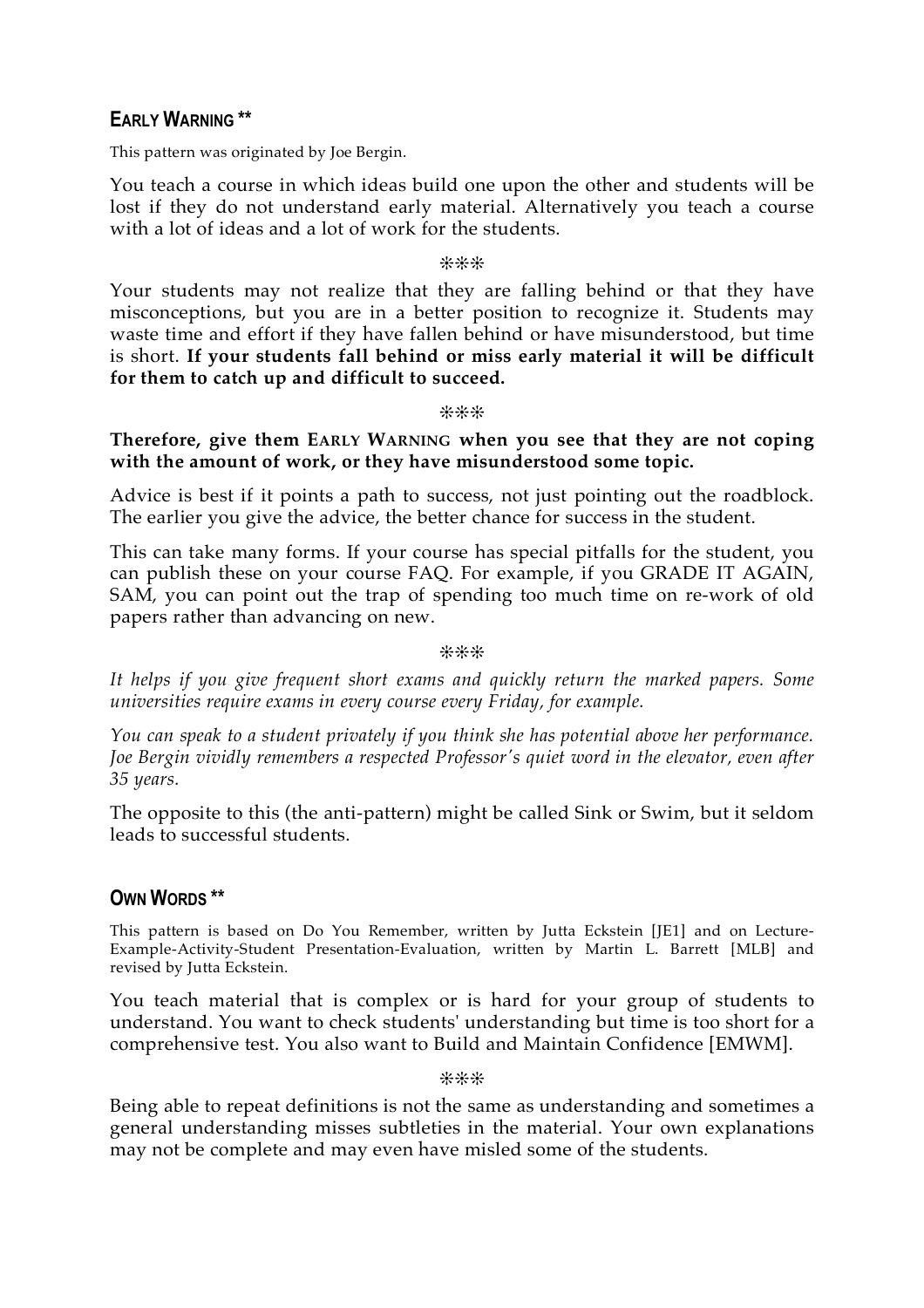**Students may be able to repeat definitions and other material verbatim but they may not have fully understood them**.

❊❊❊

**Therefore, invite your students to express the key ideas using their own words. If a student uses her own words you will be better able to judge the level of real understanding.**

You have to take into account, that this might be difficult for introverted people. Therefore take a look at Introvert – Extrovert [JB1]. Consider letting them explain the topic by using Round Robin [EMWM]. You can also start to ask the students to explain the topic first to their neighbors.

Consider holding a short debate between student teams on the value of the key ideas.

❊❊❊

Being able to explain a complex topic increases the students' confidence in their own knowledge.

## **TRY IT YOURSELF \*\***

This pattern is based on In-Line Exercises, written by Kevin Morris Marler [KMM] and revised by Jutta Eckstein.

You have taught a new topic and you want to know if the students really grasp the content. Furthermore you would like the students to be able to evaluate and apply their gained knowledge themselves. The current topic may also be important in understanding what is to come.

❊❊❊

You often have a difficult time knowing the degree of task competency during the presentation of a topic. **Students usually believe they have understood the topic, but this is often only true in theory. As soon as they have to accomplish a task that is based on this new topic they realize their lack of understanding**.

❊❊❊

**Therefore, take a break in the presentation and ask the students to perform an exercise that requires them to understand the new topic and for which you can give immediate feedback.**

Since the exercise is inline it will provide immediate feedback to the student as well as let you see the state of understanding of your class. With the focus on providing feedback, keep the exercise simple, short, and to the point. Inline exercises additionally help to keep the students alert.

Besides providing feedback TRY IT YOURSELF also helps the student develop confidence in her own ability, as suggested by Build and Maintain Confidence [EMWM]. It furthermore encourages the students to ask questions based on problems that occur when performing the task. And finally it helps you fine-tune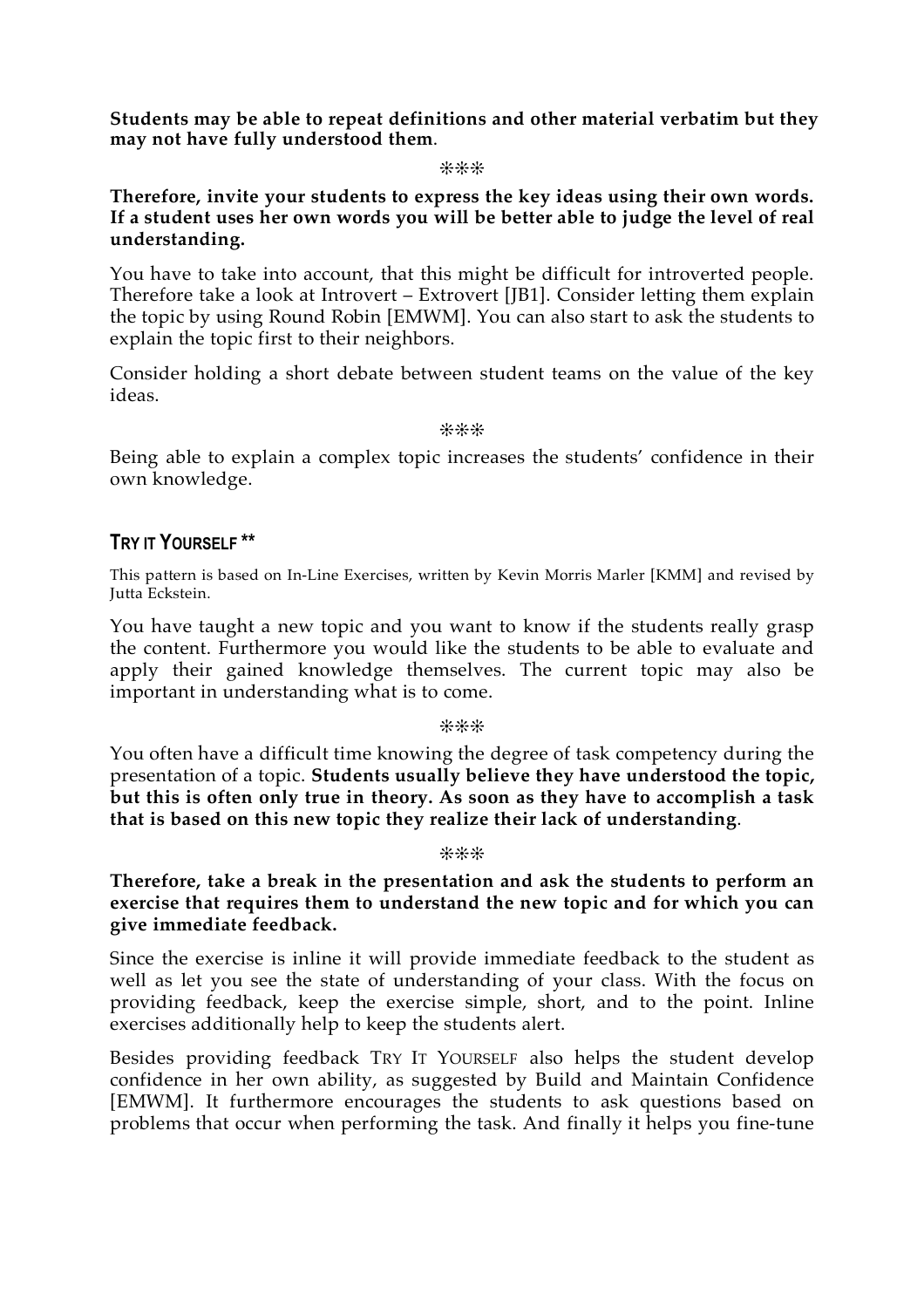your teaching material and style, in synchronization with the capability of the students.

#### ❊❊❊

TRY IT YOURSELF can also be used for Experiential Learning [EMWM]. See especially One Concept Several Implementations, Abstraction Gravity, and Solution Before Abstraction.

TRY IT YOURSELF is also related to Explore for Yourself [BEMW], however Explore for Yourself focuses on exploring unknown terrain.

## **SELF TEST \*\***

This pattern was revised by Joseph Bergin, based on SELF TEST by Christoph Steindl [CS].

You teach in a way in which you revisit each key idea several times, each time at a deeper level of understanding (Spiral [BEMW]). Or you teach material that depends on earlier material.

#### ❊❊❊

Both you and your students need to know if they have understood the material at the current level before moving on to the next part of the course and going deeper. They need early feedback on their understanding but you don't have time for continuous testing to make sure they are all on track.

**If your students don't understand what you have presented, they have a poor basis for moving forward. If you don't understand what they really know, you have a poor basis for designing the next part of the course.**

❊❊❊

**Therefore let the students answer a self-test on the theory after they have heard it once, before revisiting the theory another time or moving on to the next key idea.**

## **A self-test is a test prepared by you but administered and marked under the student's control.**

The students often feel that the theory presented in lectures is either trivial or hard to understand. In both cases they easily lose interest, and you lose their attention. When they are asked to apply the theory, they fail since they missed some critical points. You want to motivate the students to listen more carefully during the presentation of the theory in the lecture so that they are aware of the difficulties before the theory is applied in an exercise.

The self-test requires your feedback only when it reveals problems. It should not contribute toward the grade of the student. It is a learning exercise, not one for evaluation. Since it is informal, you can encourage students to explore their incorrect answers with you and each other. The self-test can lead to various team exercises for exploring the theory further.

This pattern works best if you use a Spiral [BEMW] approach. Your SELF TEST at the end of one cycle is used to solidify knowledge before you go deeper into the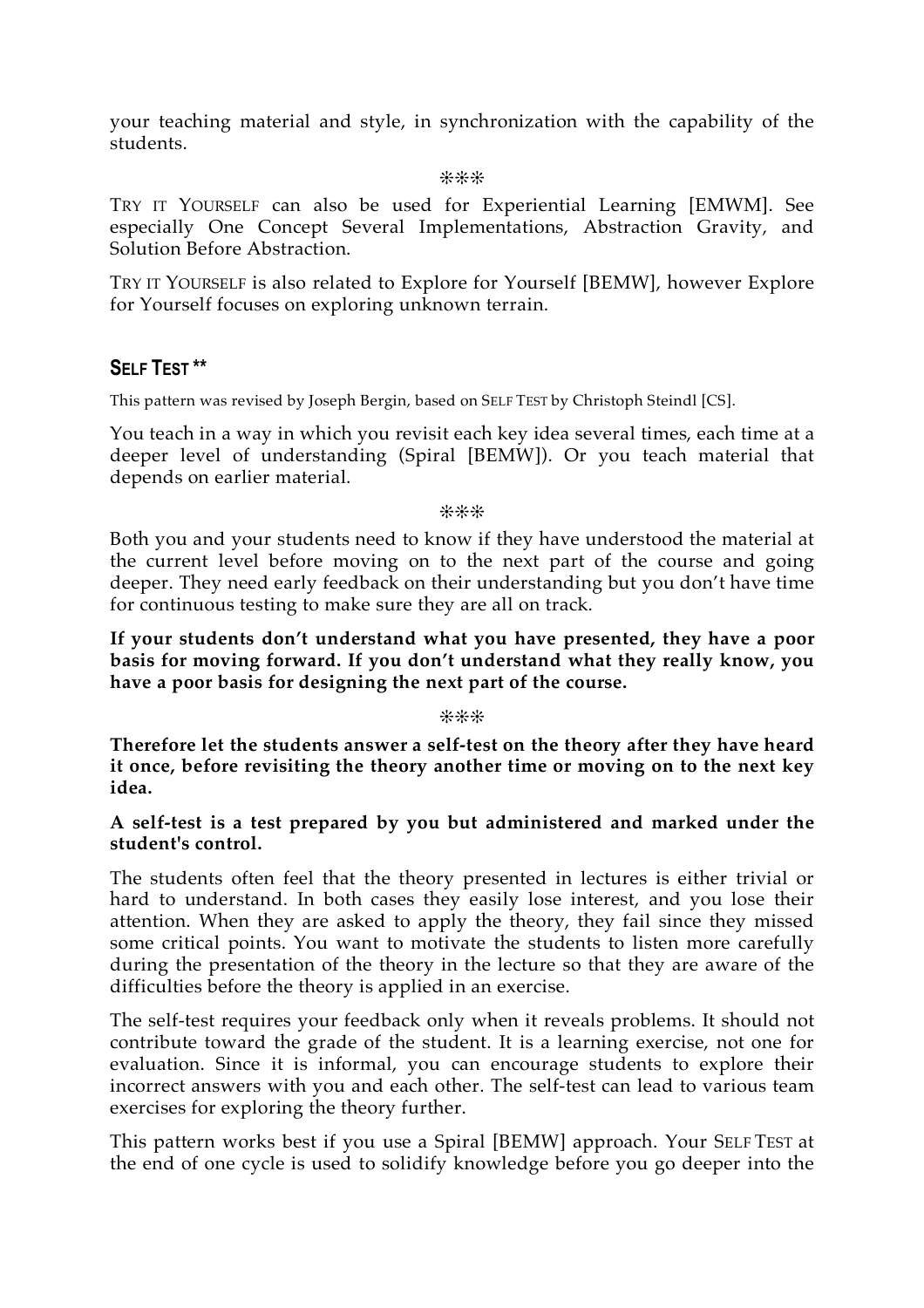theory in the next cycle. The repetition combined with the reinforcement of the SELF TEST deepens the knowledge.

❊❊❊

Both you and your student benefit from SELF TESTs. The students get feedback on their understanding and you get feedback on the state of the class. This requires, however, that you see the results. While it is possible to make these entirely informal, perhaps with a web page, you need access to the results. One way that is very informal is to have it self administered with answers available immediately afterwards. The students can then seek your help for answers they don't understand or more specific feedback.

#### ❊❊❊

*The SELF TEST can be realized by using questionnaires. You must prepare the questionnaires and their answers. However, you may be able to reuse the questionnaires to help make the examination at the end of the course. While the specific questions are not likely to be reusable in the same term, the themes expressed in the questions may be. The students will appreciate that since they know the kind of questions. You can also test how much time the students need to answer the questions. You see which questions are difficult to answer or are ambiguous. You can use this feedback to make the final examination more predictable and reliable for the students and for yourself.*

## **PEER FEEDBACK \*\***

This pattern was revised by Jutta Eckstein, based on Fernando Brieto e Abreu's *Peer Review and Corrective Maintenance* [FBA] pattern.

The students have produced some artifacts and you want them to learn both how to improve their own artifact, and how to help others improve. The artifacts might be developed via TRY IT YOURSELF. Furthermore you want to Build and Maintain Confidence [EMWM].

#### ❊❊❊

Typically people assume that learning involves *receiving* feedback, but this is a rather reactive way of learning and ignores the fact that students can learn a lot by *giving* feedback. **Students are knowledgeable and are able to give helpful feedback, but often they are not confident about the relevance of their experience and are unsure about the value of their own knowledge.**

❊❊❊

**Therefore, invite students to evaluate the artifacts of their peers. The students will provide feedback to their peers by drawing on their own experience and because each student will also have produced the artifact for himself or herself, their experience and knowledge will be explicitly relevant.** Students often expect to learn from the teacher, but if you also want them to *learn how to learn* they have to be less dependent on the teacher. Note that peer feedback has value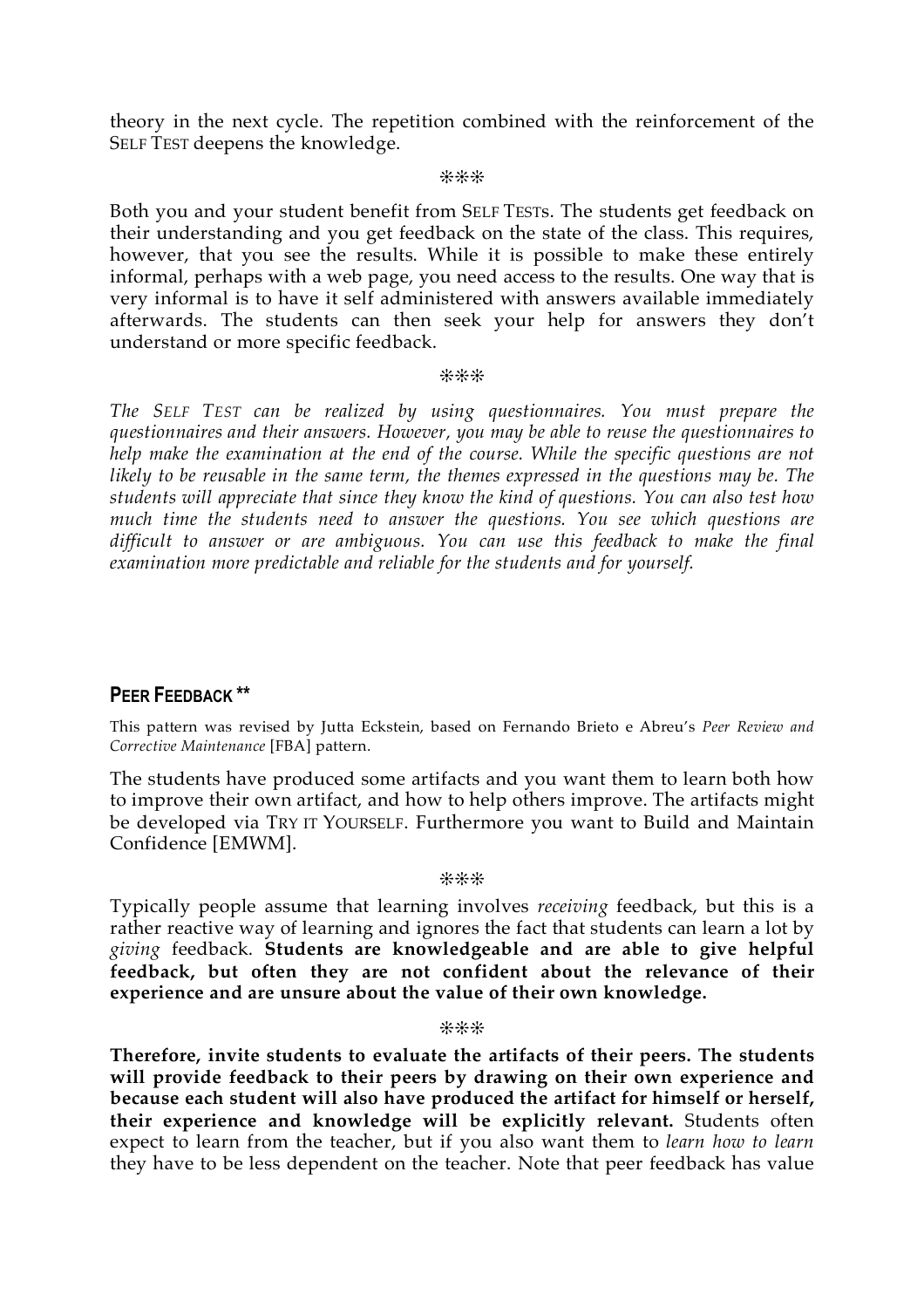both for the one giving and the one receiving the feedback, but perhaps more for the giver.

As soon as the students have completed their artifacts they will pass the artifact on to the next student or group of students. Every receiver now has the task of understanding the artifact and to provide constructive feedback.

Carefully introduce good ways of providing feedback, to ensure that the feedback will be constructive and not destructive. See FEEDBACK SANDWICH.

If the artifacts were produced in teams consider one team member accompanying the artifact as an agent. The agent can provide valuable insights for the review team. Give each team the chance to report to the whole group on what they have learned, when evaluating the artifact as well as what the agent has learned from the reviewers.

If the artifacts were produced by individuals instead, ask the students to pass the artifact around. Depending on the size of the whole group, either again give everybody a chance to report on what they have learned, or assign some time so the artifact producer and the reviewer can discuss what they have learned in a dialog. You can provide special feedback forms to facilitate this.

You have to make sure, that the critique is always formulated in a positive way, so that the students who produced the work learn rather than feel offended. You can support the students accepting the feedback (and perhaps admitting mistakes) by admitting yourself that Nobody is Perfect [VF].

#### ❊❊❊

Students will learn by providing feedback to peers: through critiquing they learn from others' mistakes and insights. This enables them to also learn from their colleagues, which in turn draws the students' attention away from the teacher. In addition they learn how to critique in a way that will further help their peers to improve their work.

When the student moves later to the world of work she will be called on to critique the work of others, so this is good early practice under your guidance.

Furthermore allowing all participants to produce an artifact as well as to review an artifact reinforces self-confidence. Because even a student who has struggled producing the artifact will be able to give valuable feedback on an artifact produced by another student. This way every student learns that she can contribute something to the final production of an artifact.

A variation on this pattern, PEER GRADING, suggests that it may be appropriate for students to provide part of the grade for other students. This is especially useful in team projects. The portion of the overall grade provided by peers should be small and objectively assigned.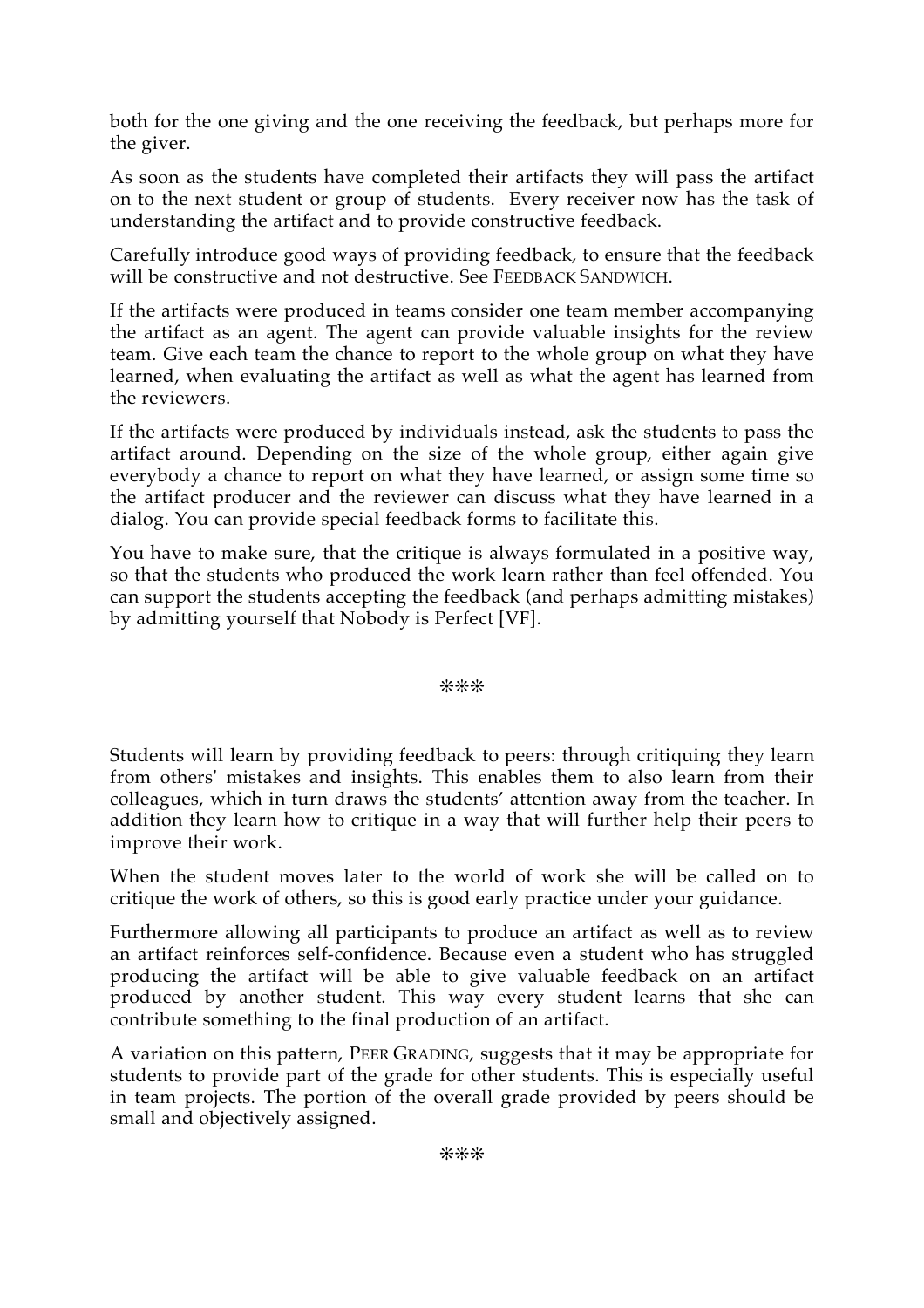*For example, writers' workshops at pattern conferences work in a similar way. While the author is present, a group of other pattern authors evaluate the work following strict evaluation rules. Because, typically, every reviewer is also an author, the whole group will also evaluate her work, with the first author now being in the role of the reviewer.*

## **EMBRACE CORRECTION \*\***

This pattern was revised by Jutta Eckstein, based on Fernando Brieto e Abreu's *Peer Review and Corrective Maintenance* [FBA] pattern.

The students have received feedback on their artifact, for example via PEER FEEDBACK.

❊❊❊

Students often get a poor idea of the real world from exercises done once and never revisited. Most professionals revise their work often.

**Artifacts produced by students are evaluated and graded** *as delivered***. But this is not true of the real world, and it is almost impossible for students to get it right the first time. Furthermore a lot can be learned by revising artifacts.**

❊❊❊

### **Therefore, give the students the chance to improve their artifacts.**

Help the students to understand the feedback and allow some time for clarifications. Assist the students if they have problems translating the feedback into action.

Depending on the value of earlier versions of the artifact, you might have to help the student to set the focus right. Instead of focusing on eliminating defect, they should focus on meeting the requirements of the exercise.

❊❊❊

Of course, if you ask them to revise after grading then you should also GRADE IT AGAIN, SAM so that the grade can benefit from their extra work and improved understanding. You can avoid the extra step by providing the chance for improvement before any grading is done.

## **STUDENT ONLINE PORTFOLIOS \***

This pattern was written and revised by Joseph Bergin [JB2].

You want to provide a forum in which students can present their work to others and get feedback from a wide variety of sources. You realize that the work of prior students can help you teach the current group of students. Students need a way to present their best work -- to potential employers, to each other, and to their professors.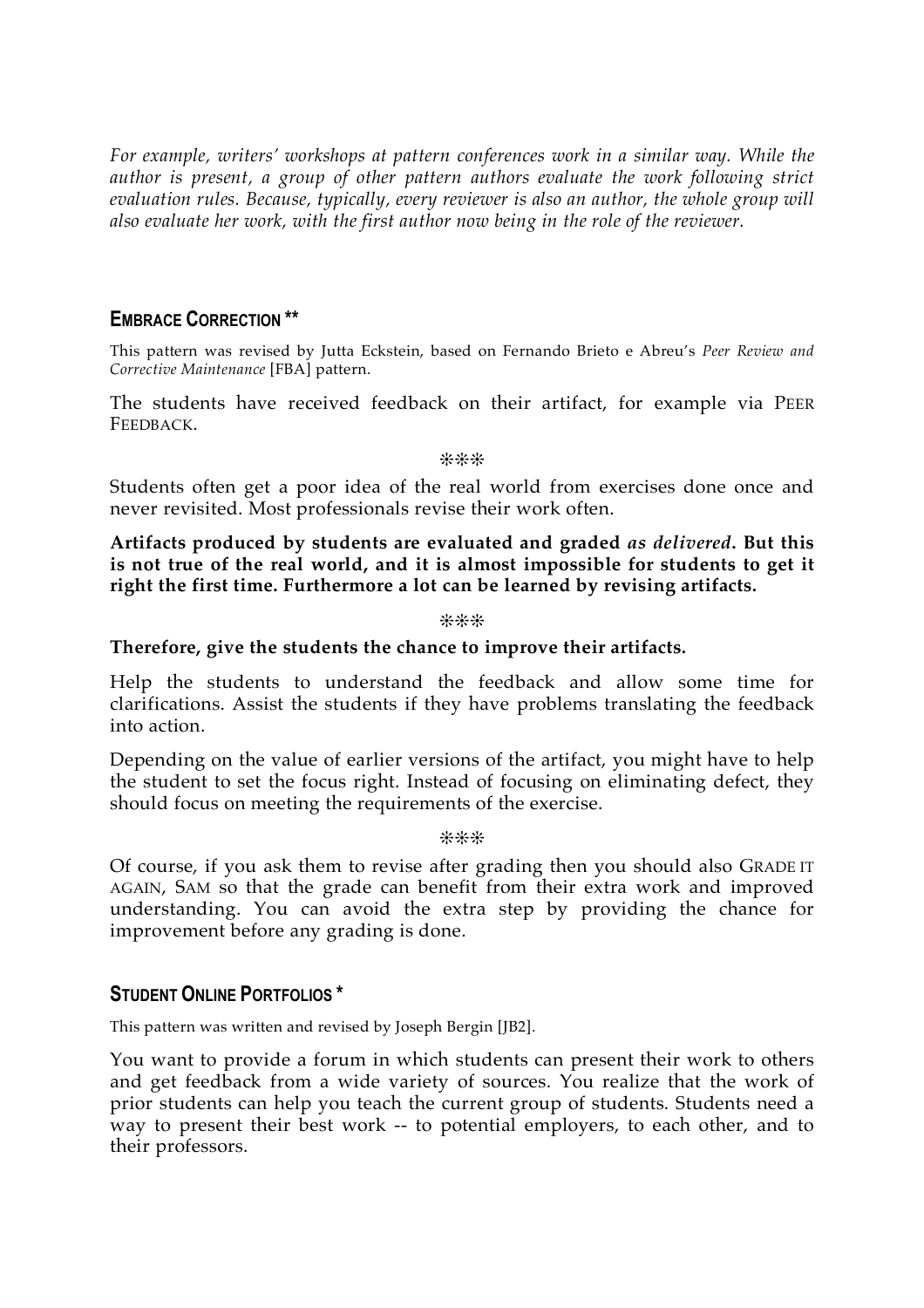#### ❊❊❊

Your students need feedback from others as well as yourself. **They can get excellent feedback from their peers and others if you can make it easy to obtain. There isn't always an obvious way to make this happen.**

#### ❊❊❊

#### **Therefore provide a means for students to publish their best work, perhaps on the web. The more public this can be, the better it is.**

In each course, your students publish one or two examples of their best work on the web, using separate pages. They also build an index of their pages, detailing the courses. This index page can take the form of a resume. Ideally, these pages should be freely available across the web.

The work to be presented can be selected either by yourself, or by the student (or a combination). One option is to have one assignment in each course that is created specifically for web presentation. Current students can use examples of work from prior years to emulate. Ask your students to comment on one another's work.

You will not be able to let your assignments become stale. You will need to update your assignments regularly. At a minimum, you will need one new assignment in each course each term, as students have access to prior year's published work.

The recommendation is that each piece of student work be a separate page. This is to facilitate faculty links to those pages that you consider of special merit. The student is free, of course, to link back to the faculty page that "confers" the merit. See GOLD STAR. If there is a worry that students will change pages after faculty links are in place, then student pages need to be placed in a special directory to which the students do not have write/update access. The students can still create the pages, however.

❊❊❊

Universities need a consistent way to assess students. This is becoming a requirement of most accrediting agencies. There are definite advantages if the University can commit to keeping the pages active far beyond the student's graduation. The student advantage should be obvious, but the advantage to the University involves continuing contact with the student as they advance in the profession. Both the Alumni and Admissions offices may find use for the material.

As a side benefit, this pattern also helps reduce plagiarism, as public work is less likely to be copied, due to the increased likelihood of discovery. This is not its main benefit however.

❊❊❊

*For an example of use, see http://csis.pace.edu/~bergin/Java/groups.html. The course in question is described at http://csis.pace.edu/~bergin/StudentTasks.html. In this course, the project was designed for web presentation and this was required of all students.*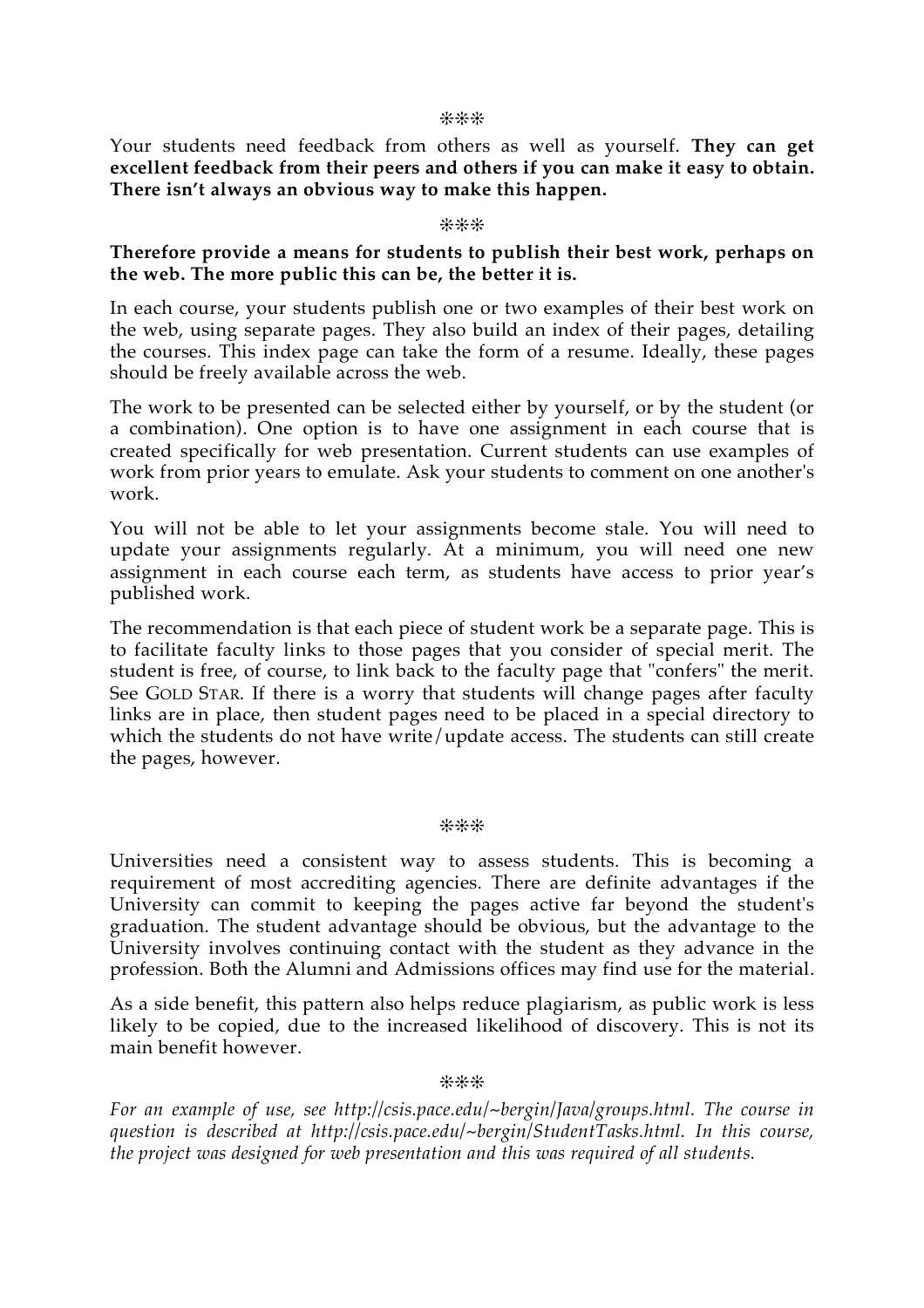*In arts and craft disciplines, students typically build portfolios over their professional lifetimes, beginning in the earliest courses. For example, students studying fine arts will build a portfolio with examples of their best work in different media--design, watercolor, etc. Computer science shares some of the features of the craft disciplines, so student portfolios may be valuable here as well.*

One possible contraindication: For this to be really effective in the university setting, many professors need to adopt it. It is, however, even valuable in an industrial seminar if students need to produce a product that can benefit from peer evaluation.

Note that this pattern is named for one of its interesting instances. It isn't necessary to use the web, though a public forum is suggested. The more public, the better.

## **GOLD STAR \*\***

This pattern is based on GOLD STAR, written by Joe Bergin [JB3] and revised by Helen Sharp.

You want to encourage excellent work and to praise a student for work well done.

❊❊❊

Students want and need your praise. Praise can be a prime motivator, and students work best when they feel good about themselves and feel appreciated. If other students see what you value, they may be motivated to focus on these things too.

**Normally the reward structure is private. In grading you give the student praise, but this loses the opportunity to show other students what you value most highly.**

#### ❊❊❊

#### **Therefore, when a student is doing well, or has done something well, praise them** *publicly* **for it.**

Achievements you might consider rewarding include an especially good job on a project or a special contribution to a class, or to campus life in general. Give a public token of appreciation for work well done. As known by every elementary school teacher, this works for young children. It is often unexpected by young adults, and this alone can account for some of its effectiveness.

The token can be a few simple words spoken in public to the class or it can be an insertion into the student's permanent academic record.

If you are going to do this, it is important to be consistent, and never belittle a student for poor work.

You also need to be sensitive to the students and their likely reactions. This approach will work better in some cultural settings than in others.

You might consider publishing the student's work on the course website, in which case this pattern is complementary to STUDENT ONLINE PORTFOLIOS.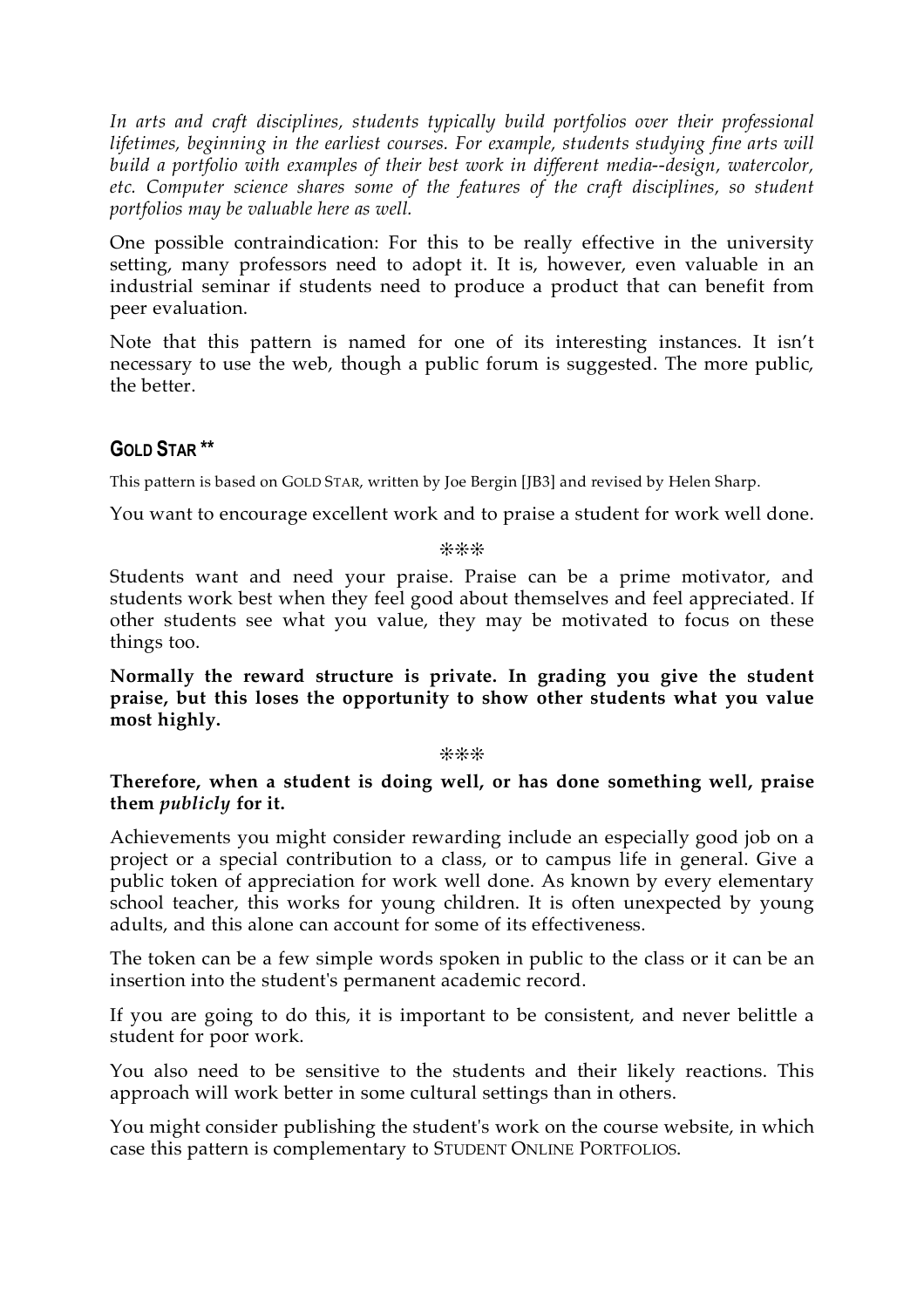#### ❊❊❊

*There are a variety of ways of implementing this pattern. If a course is difficult, then you could try publishing "Gold, Silver and Bronze Medal" winners on the Internet. If your college policy allows you to insert a special note into a student's permanent file when they do something out of the ordinary, then this is worth pursuing. Students value such notes highly.*

At a lower level, you could keep to hand a handful of sticky gold stars (like those used for *young children). These could be handed out to students in the class for special work, such as asking key questions. You could choose to make your reward very public or private.*

*Joe Bergin gives these sticky stars to students at all levels, including Doctoral students. He has noticed that he gives most stars for asking questions.*

#### **KINDS OF EXAM \***

This pattern is based on Kind of Exam, written by Astrid Fricke and Markus Voelter [VF] and revised by Jutta Eckstein.

You want to examine the understanding gained by your students from DIFFERENTIATED FEEDBACK.

❊❊❊

People learn differently, and respond differently to different kinds of exam. The oral exam isn't always best. Nor is the multiple-choice exam.

**You have to examine the knowledge of your students, but not all topics can be examined equally. You have to examine every student uniformly, however every person benefits differently from the usage of her own sensory modality capability.**

#### ❊❊❊

#### **Therefore, use different kinds of exam. The exams should respect the Different Approaches [BEMW], which serve the students learning capabilities.**

Exams can be written or oral. The written forms often better serve the visual learners, whereas auditory students often prefer the oral exams. The written exams have the advantage that they can be corrected and re-read before delivering, whereas with oral exams the delivery takes place in every second during the exam.

You can differentiate among the participants by testing the correctness of application of the skills required or by testing how fast they can accomplish the exam.

You can use a lab based exam or a project that has to be completed by individual participants or by a team. This approach respects those students with a dominant kinesthetic learning style.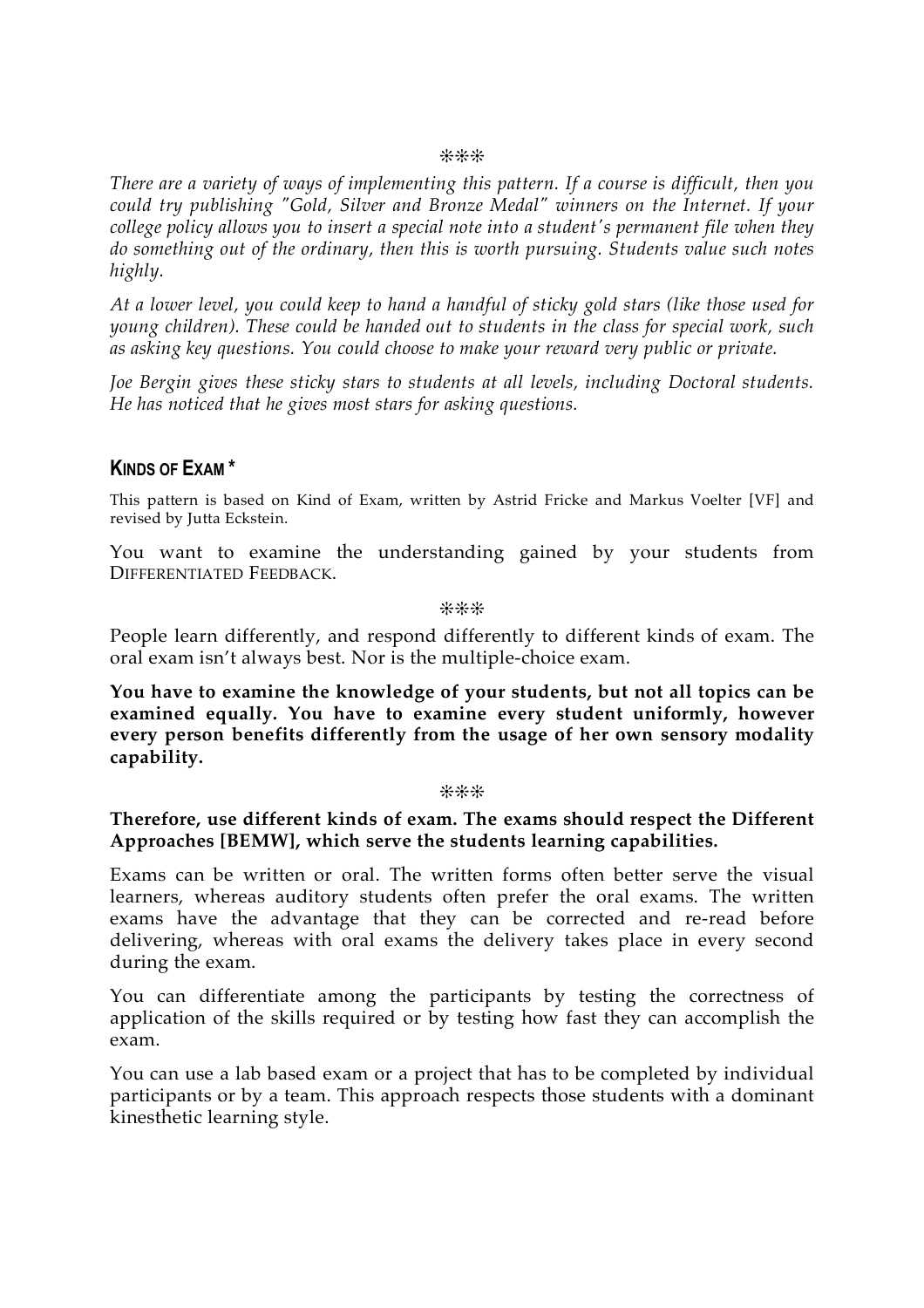Change the kind of exam occasionally in order to account for the different learning capabilities of the individuals.

If you want to also take team skills into account you should consider using ONE GRADE FOR ALL or FAIR TEAM GRADING. To make sure of not focusing on specific skills, but on an overall understanding, FAIR PROJECT GRADING could serve you well.

#### ❊❊❊

An oral exam allows you to respect the individual better, on the other hand with oral exams it is much more difficult to support FAIR GRADING, because the results are not as easy to prove and compare. Furthermore oral exams might be more challenging for introverted students [JB1].

Students are often afraid of exams, you should try to eliminate this fear by using MOCK EXAMS.

Not every exam needs to result in a grade. Often it is sufficient to know if the participant fails or passes, without more detailed information.

❊❊❊

*Written exams have a long tradition in education. Multiple-choice questions from a previously published catalog are often preferred because they don't require a lot of effort from your perspective, though creating good ones is challenging.*

## **MOCK EXAM \*\***

This pattern is based on Trial Exam, written by Astrid Fricke and Markus Voelter [VF] and revised by Jutta Eckstein.

You have to make examinations.

❊❊❊

The participants are afraid of the exam and they repeatedly ask you what the scope of the exam will be. Although the students might have the required knowledge, they fear they might not know the topics to be examined. **In order to have a meaningful examination you can't tell them the exam in every detail, however you want to help the students to prepare themselves.**

❊❊❊

**Therefore, give the students a chance to prepare for the exam by permitting them to take a trial exam.** Be sure to ask the same kind of questions with the same difficulty level as in the real exam, otherwise you will hinder rather than help the student prepare for the real exam.

The trial exam could either be taken during the class time or provided as a hand out for self-preparation and can be either optional or required. If you give these in the classroom, you can also give hints to individuals as needed without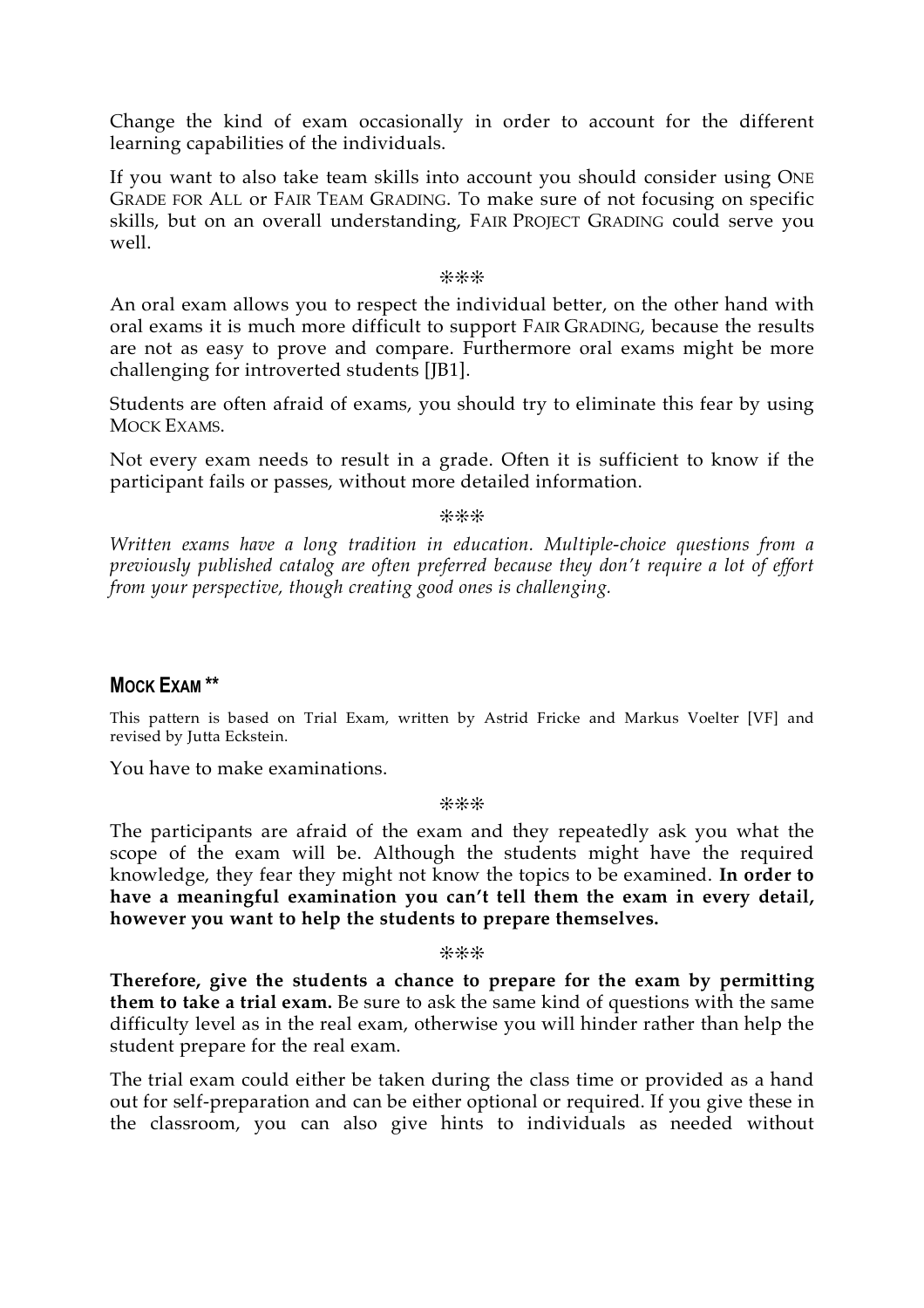disadvantaging other students. This can sometimes release a block in a student and let them progress.

❊❊❊

A MOCK EXAM does not necessarily mean more work for you, because you can compile it from exercises or old exams and the participants can correct the trial exam on their own with the help of previously prepared solutions. You can also consider former exams as the MOCK EXAM.

As an additional help, you can give hints on the topics that should be repeated if an especially difficult trial exam question could not be answered successfully.

## **FAIR GRADING \*\***

This pattern was written by Joe Bergin.

You have to give grades to your students. You want to respect that students are individuals.

❊❊❊

If you are not perceived as being fair, you will get little respect. If you are perceived as being stingy you will get little affection. On the other hand, if you don't distinguish between good work and bad you will also get little respect.

**You want to be fair in your grading to each individual student. You also want the students to be satisfied that you are fair and satisfied with their own accomplishments.**

❊❊❊

**Therefore, publish your minimum grading standard and stick to it.** Think of it as the minimum, however. Each student can do a bit better than the minimum without compromising fairness. Be generous, not miserly with your marks.

Think of your grading standard as a contract. If the students deliver their part of the contract, they will earn *at least* what has been specified by the contract. Grade so that it comes out a bit better. This has two benefits. You won't feel like you need to listen so much to complaints, since you have built in a cushion already. The students will also feel good about themselves and about you since they did a bit better than they, perhaps, expected.

You can be tough, but you must be fair. Moreover you must be perceived as fair.

It is worth looking at a grade distribution now and then and comparing it with other evidence you have about student learning. If your grades are lower than what you think justified by the real performance of your students, then you probably need to adjust: both generally and for the individuals involved.

❊❊❊

This does not mean rewarding poor work. But this combined with other patterns here, such as GRADE IT AGAIN SAM, can let you implement both high standards and high levels of student learning.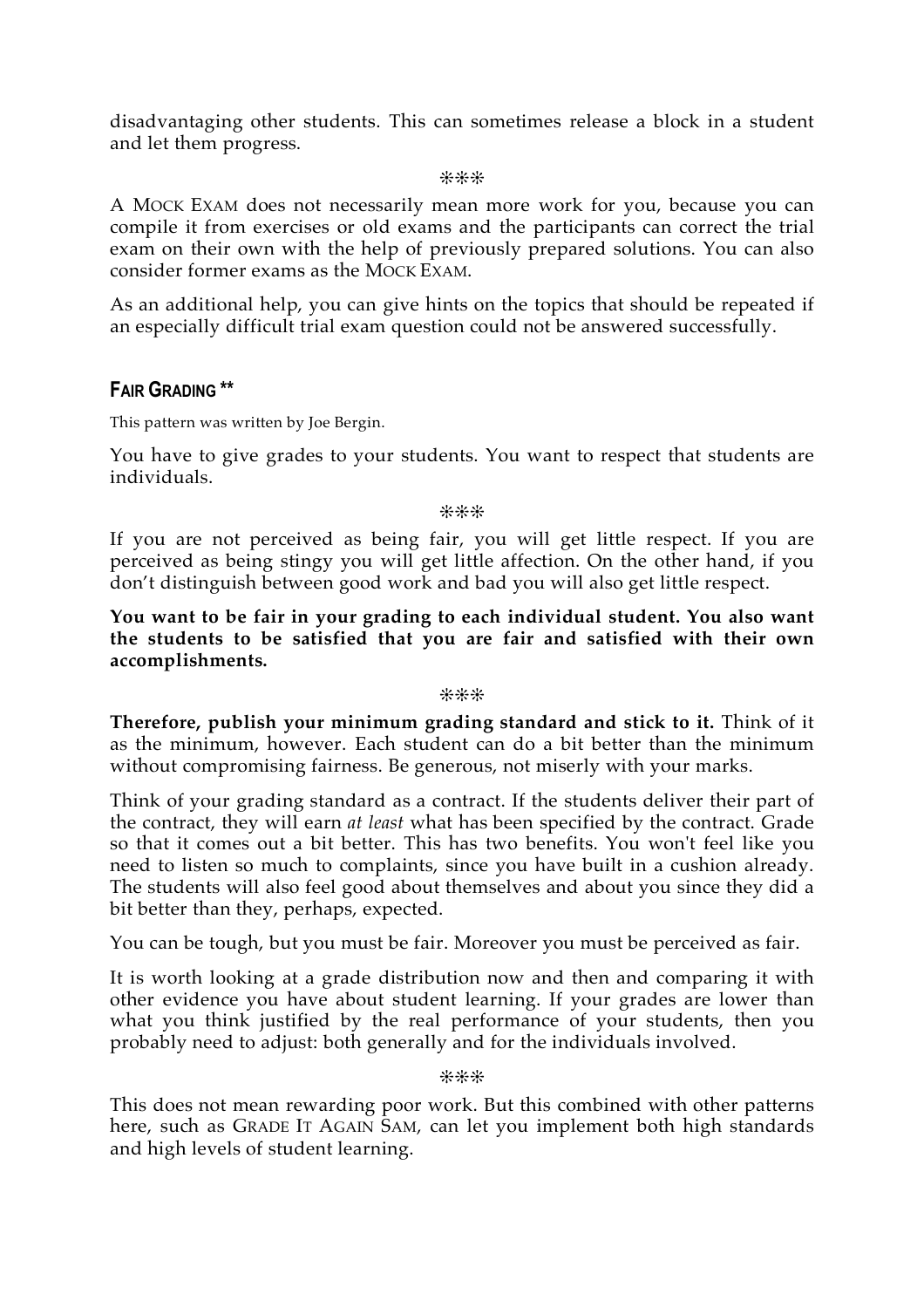Remember that you NEVER need to withhold a reward from John to be fair to Mary. (Matthew: 20 in the Christian Bible)

## **KEY IDEAS DOMINATE GRADING \*\***

This pattern was written and revised by Joseph Bergin [JB2].

You teach rich courses with a lot of ideas. Some of the ideas are key to the course and others support the key ideas and they have less importance. The difficulty of the idea isn't always directly related to its importance. Your exams attempt to cover most of the material. You also realize that different students will have different levels of understanding of the various topics.

❊❊❊

**If your grading scheme weights material according to its difficulty, or gives equal weight to all topics, you may be giving students the wrong impression about which topics are key.**

You will also be disadvantaging some students who, while not brilliant, understand the key ideas. Generally the key ideas are the ones that drive the field forward. They are the ones most necessary to your students.

❊❊❊

## **Therefore, the key ideas, not necessarily the hardest material, should be worth the most points in your grading.**

This applies to all work, not just exams.

Of course you want to challenge your best students. You can do this by asking difficult, even esoteric, questions, but valuing them less than questions covering the key ideas.

#### ❊❊❊

A consequence of this is that you will be perceived as fair by most of your students. You may need to explain your scheme and the reasoning behind it to your best students, however. It is good to do so before hand, so that people know that much effort might be expended for few points.

You can always also give a GOLD STAR for work that is exceptional even though it contributes little to the final grading.

## **GRADE IT AGAIN SAM \***

This pattern was written by Joe Bergin *Grade It Again Sam* [JB2], and revised by Helen Sharp.

Your students have submitted some assignment work, you have graded it, and you want them to think again about the material, to learn from their mistakes as in EMBRACE CORRECTION, and to increase their grade.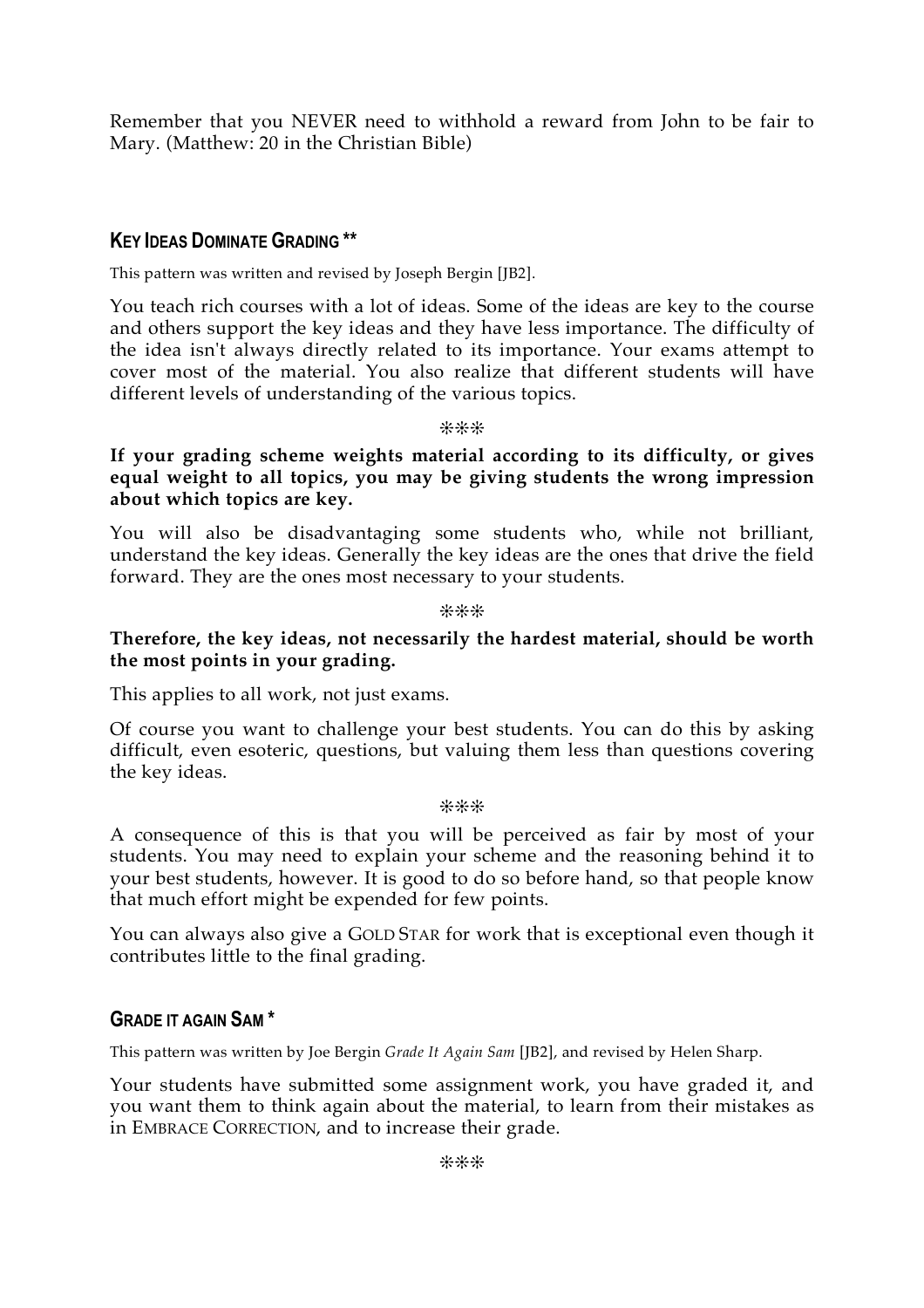Everyone makes mistakes, and all can learn from their mistakes. **An education or training situation should provide a safe environment in which students can make mistakes, and learn from them, but sometimes students fear they will suffer because of the grading structure.** You have to grade assignments, but you also want students to learn from their mistakes.

#### ❊❊❊

#### **Therefore, permit your students to change and re-submit an assignment for reevaluation and re-grading, after you have graded it and provided feedback.**

The new grade will be higher than the original but to discourage abuse of the system, you could charge a small 'penalty' so that a perfect score is not attainable. For example, if a student is sloppy he or she may hand in especially poor work, thinking that there is no risk. You might use a 10% penalty on the difference between the initial score and the re-graded score to discourage this. On the other hand, if a student is overly conscientious he may spend too much time on new editions to the detriment of other work. To help avoid this, you could withhold the last 3% of re-grade.

You may need to limit the number of re-evaluations allowed per assignment, for both your sake and the students'. If your class is larger than 30, with no teaching assistants, you may only be able to manage one re-evaluation, due to time constraints. If the potential for improvement is small, the student's time may be better spent elsewhere. The purpose of this pattern is to permit a student to spend additional effort on material with which they have special difficulty.

You should ask students to include all previous attempts at an assignment for each hand-in so that you can see why points were lost; having them all in a folder is useful. It also helps if you ask students to mark the changes with highlights or change bars.

#### ❊❊❊

As an alternative, you could permit your students to resubmit only their lowest grade work to date, rather than just dropping the lowest score, as is commonly done.

A key disadvantage to this pattern is that this approach is time and labor intensive, however students can benefit greatly from it.

This pattern helps you Reduce Risk [JB2]. This pattern can be used almost ubiquitously. The only exception is a course with a major project due at the end, which is graded only once. For that situation see FAIR PROJECT GRADING.

*In Joe Bergin's experience, there are seldom more than three editions, although he doesn't limit the number. Some of his students have grown tremendously with this approach. You end up working with the students who really need your help.*

*An alternative to this is to give students lots of time before the hand-in date of an assignment, and tell students that you will comment within 24 hours on any material handed in. Students may get two or three rounds of feedback. Those who take advantage of the system will get a higher grade than those who don't, but they'll also work harder and learn more.*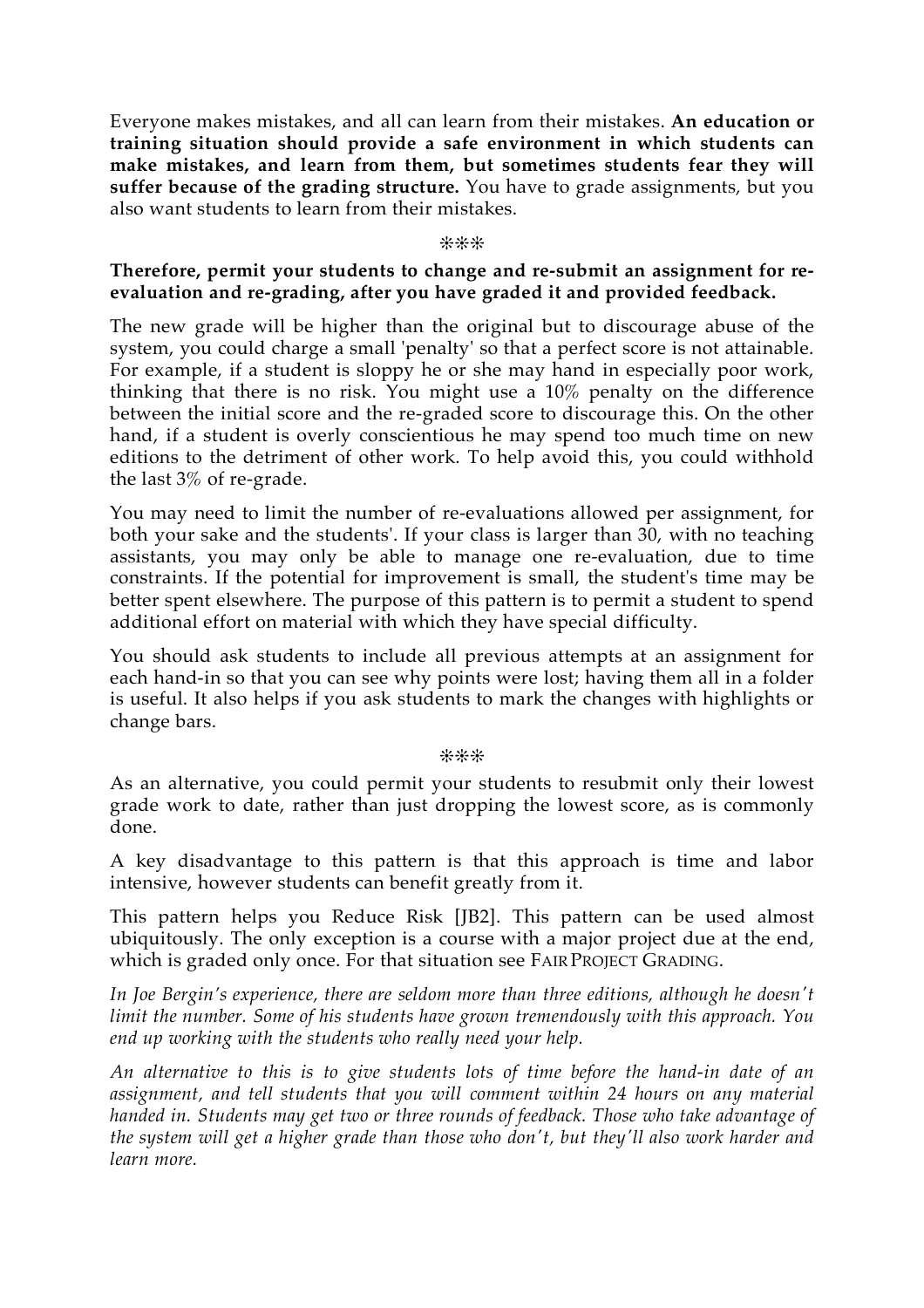## **ONE GRADE FOR ALL \***

This pattern was written by Jeanine Meyer as *Assigning and Grading (short) Team Projects* [JM] and revised by Helen Sharp.

You have a short team project to mark, one that has lasted between one class session and three weeks, and does not form a substantial part of the overall course marks. You may have assigned the teams through Teacher selects Teams [EBS].

#### ❊❊❊

#### **You want all team members to benefit equally from the teamwork experience, in terms of grading and learning outcomes. But some team members often put in more work than others.**

Teamwork can deepen the learning of subject matter because the projects can be more substantial, but the benefits will only accrue to the individuals if each of them puts in an equal amount of effort.

❊❊❊

**Therefore, grade the team's work based on a presentation, which may be given by any one member of the team.** Choose the presenter on the day so that each member of the team has an equal stake in preparing for the presentation and will have prepared equally. Give each team member the same grade. This resembles the real-world situation. You can tell teams to divide up the tasks in any way they think is appropriate, but that everyone must understand everything.

Students will take responsibility for the inter-personal issues and project management issues. Students learn from each other. You may find that individual students demonstrate unexpected talents.

For a project longer than three weeks, look at FAIR PROJECT GRADING.

#### ❊❊❊

*This pattern has been used for a group project to produce web pages as part of an introductory computer information systems class, a group programming project, and a group database design project.*

## **FAIR TEAM GRADING \***

This pattern was written and revised by Joe Bergin.

You teach a course in which students work in teams.

❊❊❊

The grade of the individual depends on the work of the team. Different people contribute differently to the work of the team. You want to guard against the noncontributing student benefiting in the grading from the work of others. You also want to help encourage students to be contributors, not just penalize those that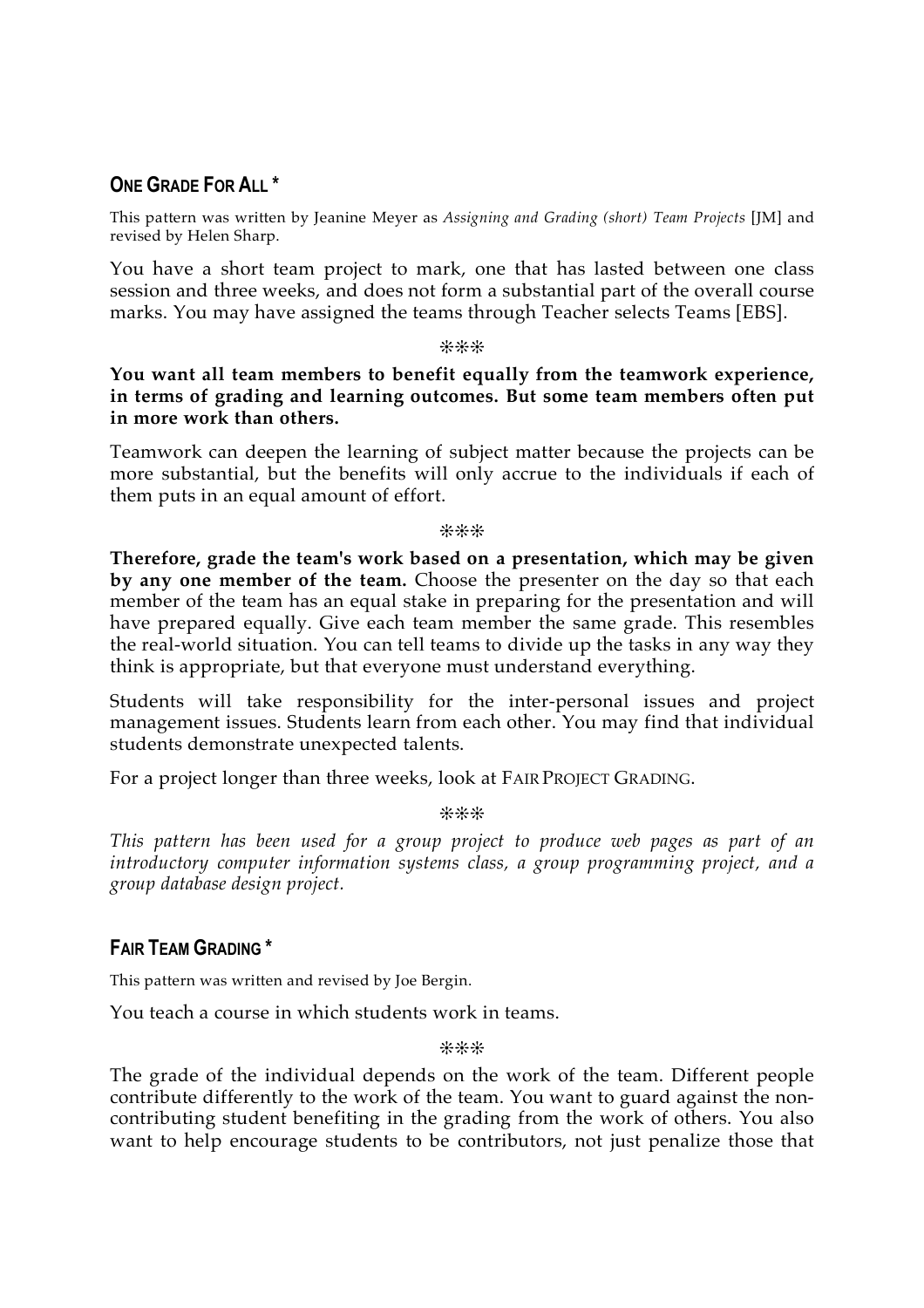are not. **You need to make the grading fair to the whole team and to each individual.**

❊❊❊

### **Therefore, base part of the grade on the team product, but part of it on individual contributions.**

The written artifact of the team may need to be graded as a whole with equal points given to each student, but you can also divide the project explicitly so that each student is responsible for a particular part. Even if this is not the case, you can have individual presentations of the work and grade these individually.

When the report is presented, you can ask for a summary sheet, signed by all members, that details the contributions of each. This can take the form of "All members worked equally on all parts." Or "John did..., Mary did..." or whatever seems appropriate to the students. Make sure that they know this requirement at the beginning of the project; otherwise the students might believe that they have the opportunity to slack off and hide behind the other team members.

However, keep in mind that differences in kind of contribution may be interpreted by students as differences in quality. This may be entirely unjustified. For example, in a programming project, a person who does little programming, but keeps the other members coordinated by integrating the work and giving feedback, may be the most important team member.

You can ask questions about the team's artifact on an exam. Those that have done the most work will likely be the most familiar.

❊❊❊

PEER GRADING can be used to let the students themselves decide who has contributed most and have it reflected in the grade.

FAIR PROJECT GRADING has suggestions for repetitive grading based on components in order to be fair, if the main artifact is a project.

If team members really disagree about a grade distribution, you can ask them to suggest one that they and you can all agree on. Ideally, let it be written down and signed by each member of the team.

*Joe Bergin remembers one student in particular (though there have been others) with modest technical skill who would, he predicted, soon be the employer of the hotshot programmers in the class because she repeatedly asked the right question: Why are we doing this?*

## **PEER GRADING \***

This pattern was originated by Joseph Bergin.

You teach a course in which the students interact, for example in teamwork or discussions. Students in the course produce artifacts of various kinds and some of them are complex. Some of the artifacts depend on others. Poor quality in one part affects overall quality.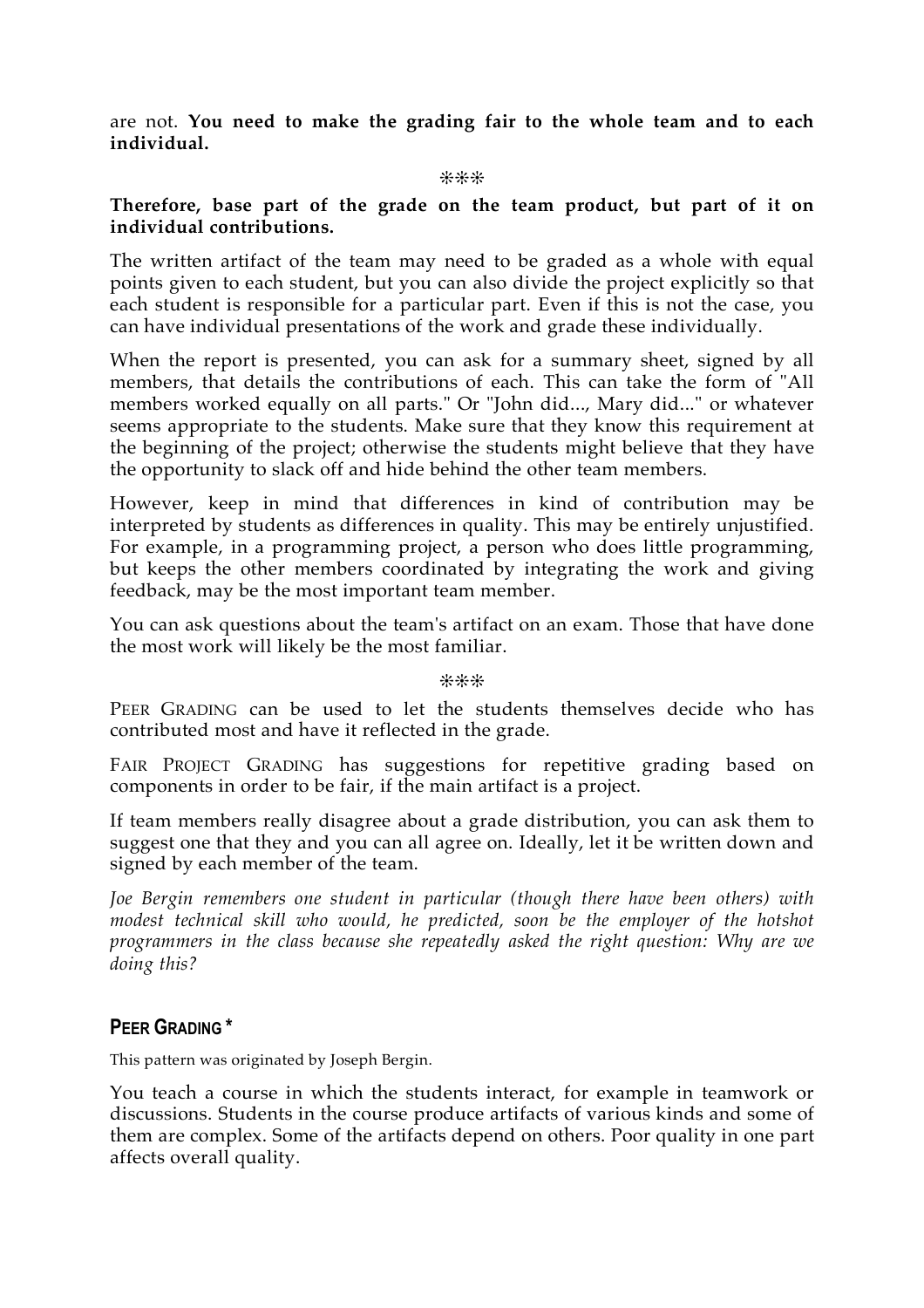❊❊❊

Students in a project (especially) know the value of the work of their teammates perhaps better than you can. They hesitate to evaluate one another publicly, however, due to various pressures, but critical evaluation is a useful skill. It is not a skill that comes naturally.

**You want to teach your students how to evaluate quality and how to negotiate for it. You want to get them to accept evaluation by peers and to make this comfortable.**

#### ❊❊❊

**Therefore, make it possible for students to provide part of the grade for other students.** The portion of the overall grade provided by peers should be small and objectively assigned.

One possibility is to design it in such a way that students are rewarded for good work, rather than just punished for bad. In other words, the points can be bonus points, perhaps. Another is to design the system so that all must volunteer in some way to earn the points. For example, if the class is divided into teams, one team with points to "pay" might need an artifact produced and would advertise the need. Other students or teams could then contract to perform the service for an agreed number of points, which will be added to their own grades. Their actions result in earning points, not an abstract evaluation by others on unknown criteria.

This is especially useful in team projects where team members can evaluate each other. It can also be used in situations in which teams or individuals can provide services (artifacts) to other teams.

#### ❊❊❊

One way to do this is to give each student "points" that they must give to other students for services rendered on contract -- producing a subroutine, for example, or a service class in an object-oriented program. The contract can specify the number of points to be awarded, as well as due dates and quality constraints. You can provide special forms to facilitate this.

*Students are reluctant to do this, of course. One way to help make it more acceptable is "musical chairs" (a game with one less chair than people). In a team of five, give each student two special forms that they fill in with their own name, the name of a student on the team and a short explanation of the special contribution of the other student. These are given to the student awarded the bonus and turned in with the work. Each award can affect the grade positively by a fixed amount. Even simpler is to ask each student in a team which two students contributed the most, with one vote possible for each of them.*

*Another example of use is to give each team "point dollars" that they spend in an open market place. For example, in a software engineering course, a team must contract with other students to build its design. It pays with point dollars. Contracts, with possible penalties, are negotiated by the students. Students volunteer to build for other teams and thus earn points for their own grade. You may need to set up a contract resolution service if you use this, however [Stev01].*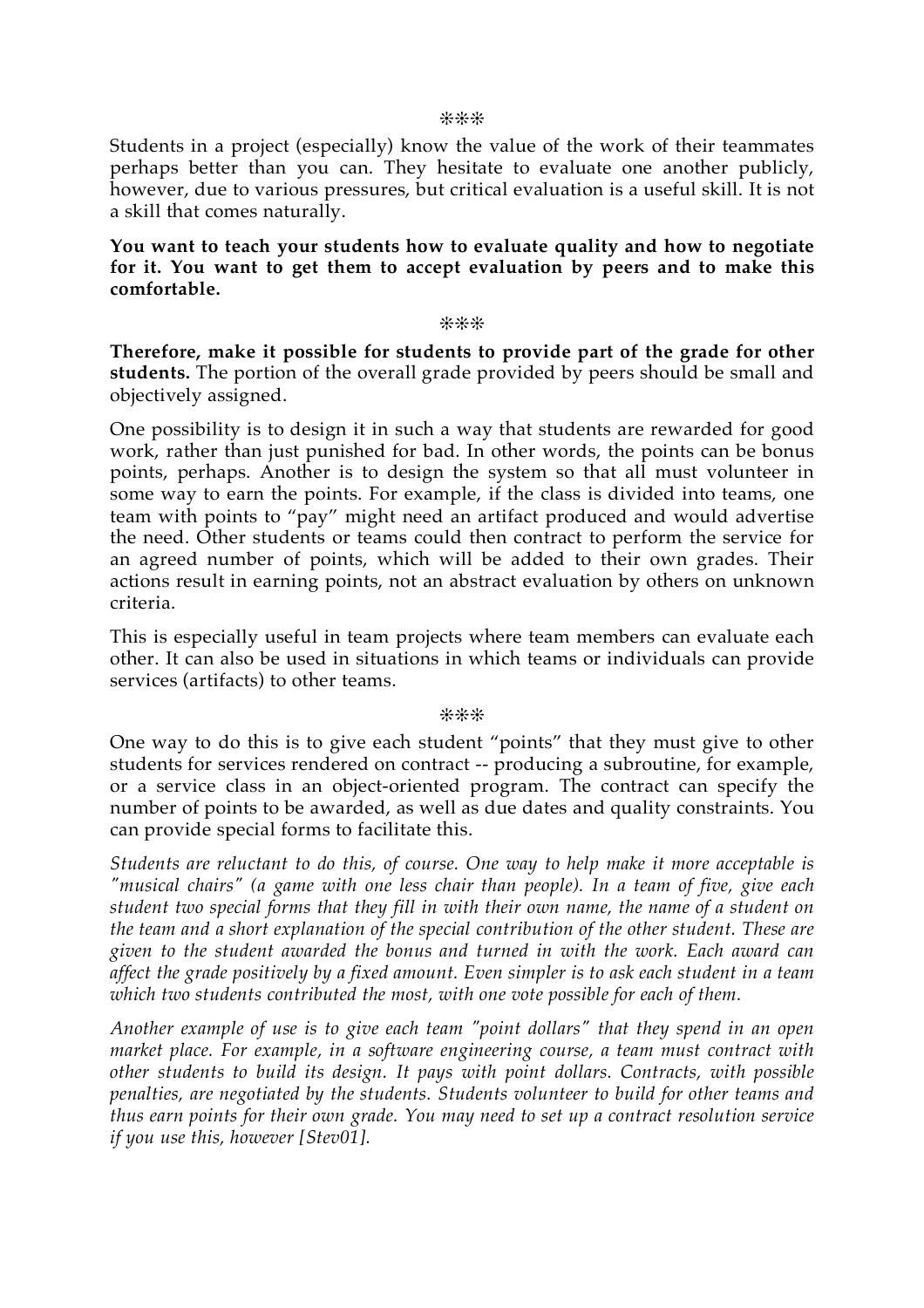## **FAIR PROJECT GRADING \***

This pattern was written and revised by Joseph Bergin [JB2].

You give large projects to your students. Often the size of these implies that the evaluation of the project will have a large effect on the student's grade. You want grading to be both fair and based on overall effort and accomplishment.

#### ❊❊❊

Large projects are difficult to grade fairly. It will likely take you a long time to look at all of them and your grade on later ones should be consistent with the ones you grade early, though you may be fatigued at the end. **If your grading scheme is too monolithic, some student or team may suffer because they missed some technical detail you were looking for in an otherwise fine piece of work.**

#### ❊❊❊

**Therefore divide up the evaluation into different components, each of which will be given an independent grade.** Determine the weight of each component prior to giving the assignment and publish the grading rubric. Preferably use more than seven components. This makes it less likely that your personal preferences or subconscious biases will affect anyone's grade more than a small amount. If you have too few categories you can possibly remember too much from one student's work that carries over to the grading of the next.

Create a checklist of the individual components and their weights with room to write down the grade for each component. Leave room on this sheet for feedback that you can later give to the student.

Sometimes as you grade you learn things about your students that affects how you grade and you realize that some things have more importance than you gave them when you looked at and marked the first few papers. You want to try to minimize the effect of this for fairness, unless you are willing to make two passes over the work. The checklist helps minimize the effect of this. You can record on a master copy the decisions you made about grading early ones. This especially helps if you must grade over more than one session.

One of the most important characteristics of the successful professor is perceived fairness. Sometimes it is harder to convince yourself that you have been fair to each student than it is to convince him or her. In all or nothing grading schemes it is very difficult to maintain fairness as fatigue and even emotion often get in the way.

❊❊❊

*Joe Bergin teaches a course in which virtually the entire grade is based on a team project. To make the grading fair, he requires that the teams present their work at least twice and grades the individual presentations as well as the written work. The written work is graded more than once (midterm and final) and on different criteria for different components. Each piece is assigned a number of points up to a maximum known in advance. There is a total of 1000 points possible, divided into about seven categories. Each grading task is relatively small, and even if a group is penalized for some act or omission in one part, it will have only a small overall effect, thus guaranteeing that the overall*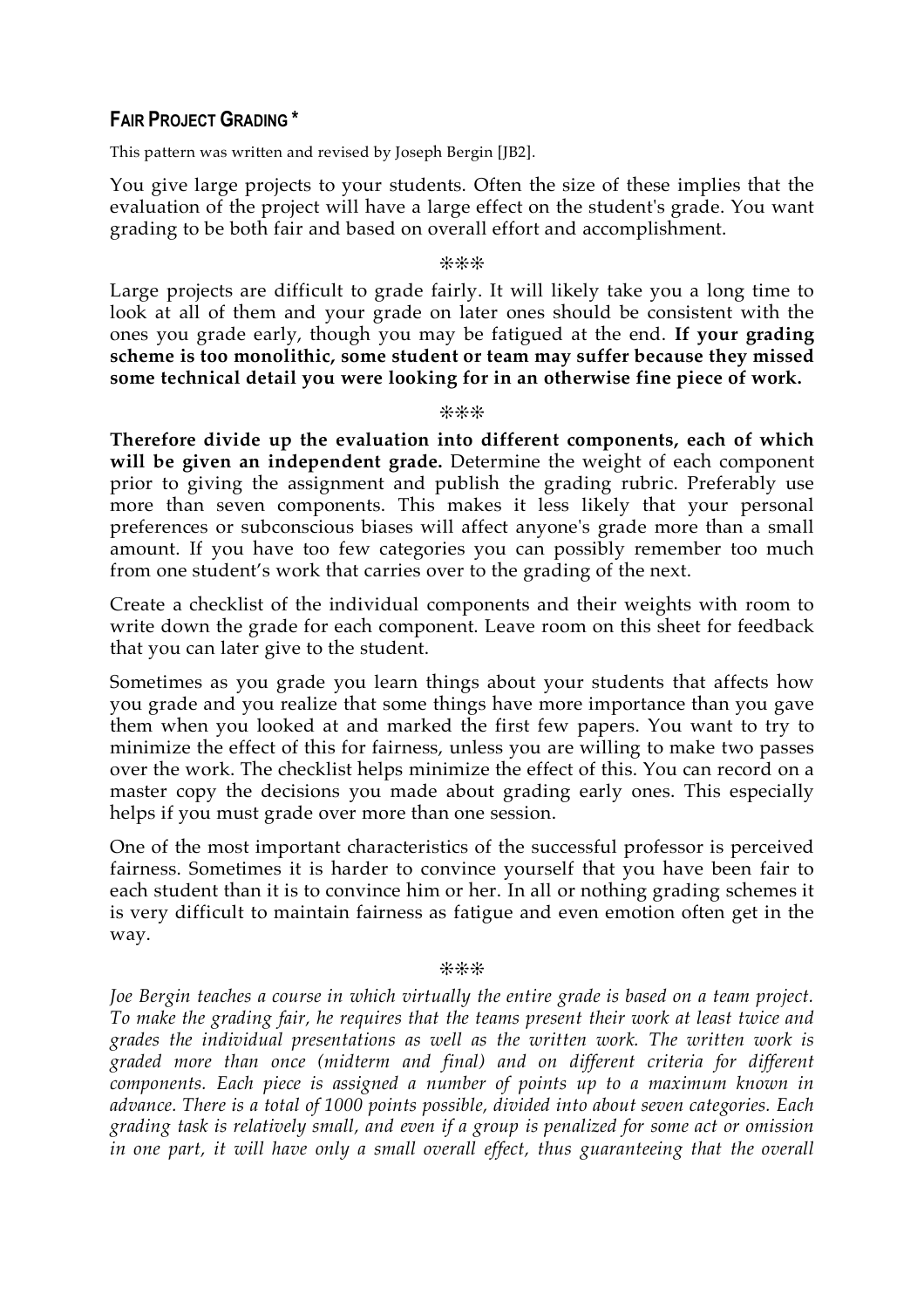*grade depends most on the overall effort. In essence, to get a bad grade, requires consistently poor work even though the grading is all based on one project.*

*Another course has 70% of the course grade in one project and by the nature of the project it can be graded only at the end of the course. Therefore, individual grades are given for different parts of the project, with the breakdown known to the students in advance. A check sheet is used to compile the overall grade on each project with individual marks for each component. This has about 15 different parts. Most of the points are given for understanding the key ideas, not necessarily perfect completion. See KEY IDEAS DOMINATE GRADING.*

The number seven was mentioned above based on Miller's "The Magical Number Seven, Plus or Minus Two"[GM]. You want enough different, independent, parts so that you don't carry all of the information in your head as you go. It helps keep the grading of the parts independent.

## **ACQUIRE PARTICIPANTS' FEEDBACK \*\***

This pattern is based on Participant's Feedback, written by Astrid Fricke and Markus Voelter [VF] and revised by Jutta Eckstein.

You want to improve your way of teaching, both in terms of style and contents.

❊❊❊

**You believe you use a teaching style that enables learning. However you have just a one-sided view on your teaching style and you can never be sure how well this style is received by the students and how well this supports their requirements of a good learning environment.** Successful exams and exercises are one way of receiving feedback if your teaching style is efficient, but still students might have only passed, because they asked for outside help.

❊❊❊

## **Therefore, invite the participants to provide feedback on your teaching style.**

You can establish an open discussion about your teaching style and efficiency, however the possibility of ANONYMOUS FEEDBACK leads often to more honest results. To get a comparable result, be sure to provide enough guidance for the participants by asking specific questions on your teaching style and supply some criteria so they can rate you on a given scale.

In order to not lose valuable feedback during a course and to enable course corrections along the way, ask the participants to provide feedback not only at the end of the course, but also during the course.

❊❊❊

*A very common technique is the feedback form that each participant can fill in. It keeps the participants anonymous if they want to be.*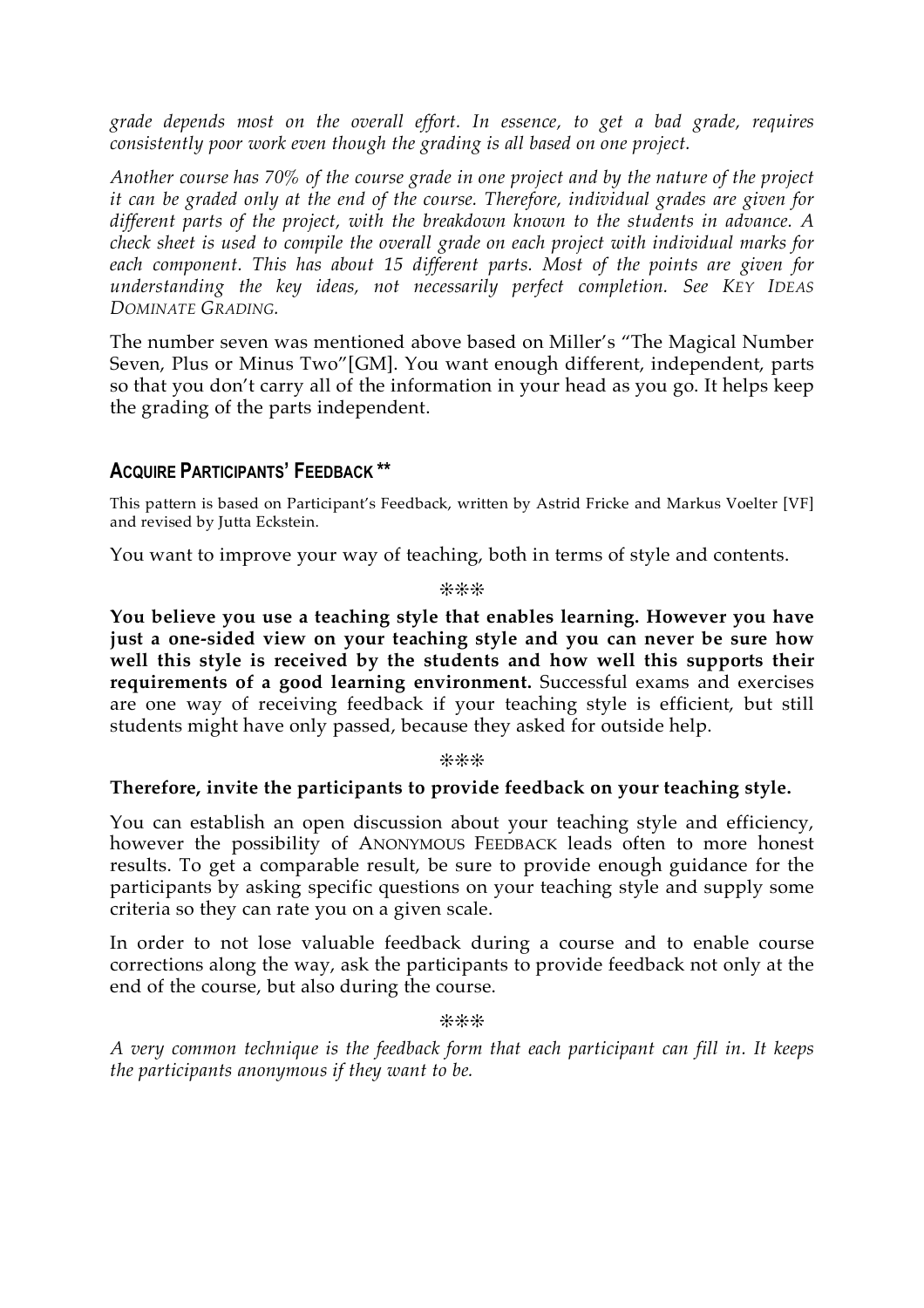## **ANONYMOUS FEEDBACK \***

This is a rewriting and extension by Joseph Bergin of Anonymous Mailbox [VF].

You are teaching a course and you value the opinions of your students. You want your course to be as good as possible and to improve over time.

#### ❊❊❊

Often your students know things about your course that you do not. **Sometimes they have definite opinions about the things you do, some positive and some not. If you don't find out about these things you can't respond to them.** In particular you cannot dispel student misconceptions. In addition, some students will feel uncomfortable about expressing their views in public for fear of recrimination or ridicule.

#### ❊❊❊

## **Therefore, provide an Anonymous Feedback channel through which your students can communicate with you. Encourage them to say whatever is on their mind.**

The best ANONYMOUS FEEDBACK channel is a public one. This seems counterintuitive, but it actually works to your benefit when some students are dissatisfied. Students can and will defend you from the occasional attack that is not justified.

There is web technology that can be used to provide this. A form on a web page can be used to send you arbitrary information. An even better solution is a specialized web server called a wiki in which every visitor can edit every page. Here a student can post a comment, praise or complaint, at any time, and have it answered by others. Some online chat facilities can provide anonymous feedback.

A simpler technique is just to request anonymous messages from students in your regular mail, or to provide a special box in which to place anonymous messages.

If students point out problems in your methodology it is, perhaps, best not to respond in words, but in actions, changing your techniques and materials. In particular, don't adopt a defensive attitude in responding to suggestions. It will probably not help your image. However, if students ask you to do something that you know you can and should not do (make their lives easier, for example) you can devilishly point them to your Pedagogical Patterns, which explain in detail why it is good that you work them so hard.

Of course, most universities and many companies have a form in which the students can comment in a structured way on the course. Encourage written comments on these forms that go beyond the standard questions.

❊❊❊

If you get a lot of negative feedback this way, you should rethink your presentation style. Perhaps you are not open enough to your students. Perhaps you need to improve your pedagogy. It can be humbling, but it can also be a powerful way to improve your teaching.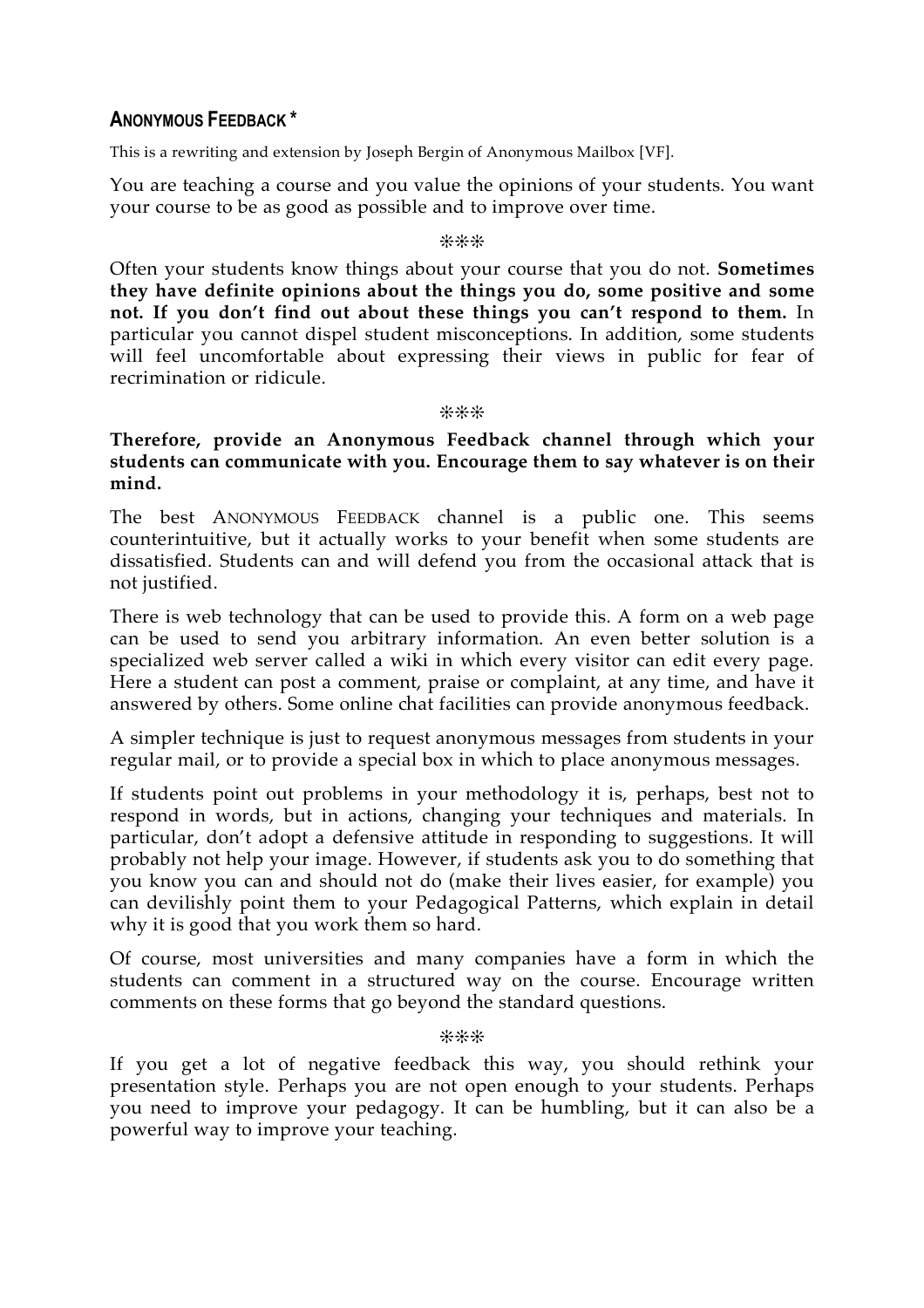*Joe Bergin uses this technique in each course (a wiki). He also uses a list server in which participants are not anonymous, however, a student can comment to the list from an unknown email address. One very dissatisfied student once posted a scathing attack on the course and on the professor's teaching techniques. He didn't have to respond to this as many other students came immediately to his defense, suggesting that the student had ignored clear instructions.*

The original wiki is the cyberspace home of the patterns community. http://c2.com/cgi/wiki. It is driven by a set of Perl scripts. Others use Java or other languages to implement the web server.

## **Thumbnails**

The following patterns are not part of this language, but they are referred to by one or more patterns above.

## **ABSTRACTION GRAVITY** [EMWM]

Concepts that must be understood at two levels of abstraction require time for a Spiral [BEMW] approach to learning. However this can be time consuming.

Therefore, introduce a concept at its highest level of abstraction and use reflection on the concept to link the higher-level abstraction to the lower one.

## **BUILD AND MAINTAIN CONFIDENCE** [EMWM]

How do you challenge students to develop their own solutions? Students expect the one and only right solution to a problem from the instructor. But often there is no single answer, but many equally correct answers.

Therefore, present a problem taken, as in Solution Before Abstraction [EMWM] from the domain of the students. Provide some hints via questions that have to be answered and that may lead to a solution.

## **EXPLORE FOR YOURSELF** [BEMW]

A person's success is based mainly on her ability to learn new concepts efficiently and to act as a team player by sharing knowledge and insights. You want to give your students the ability to learn in the future and to communicate their wisdom, but students are often afraid of taking responsibility for their own learning.

Therefore, assign topics to the students that they have to learn on their own and ask them to present the topic afterwards. It is helpful to provide hints for resources related to the topic.

## **DIFFERENT APPROACHES** [BEMW]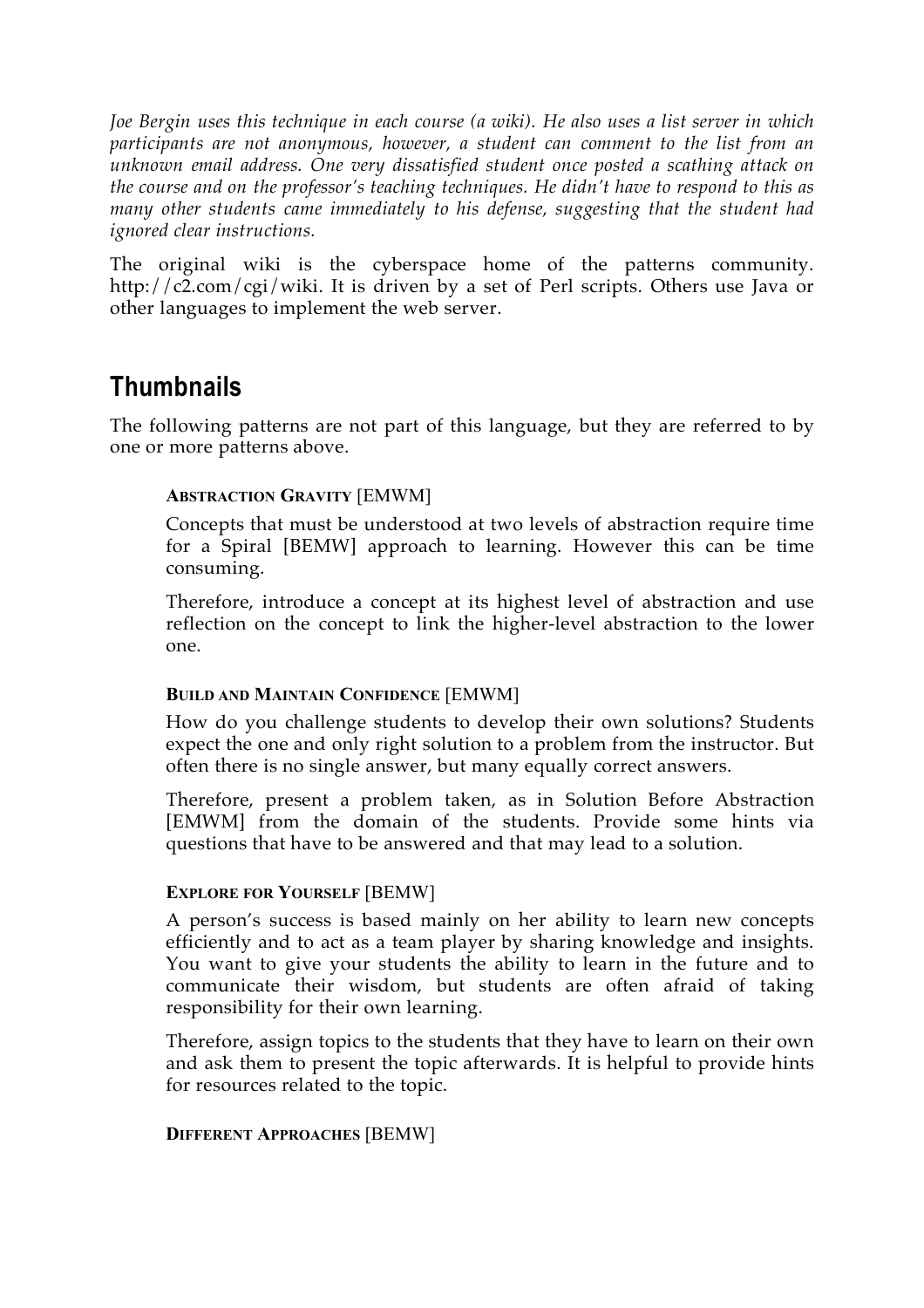Communication always takes place between a sender and a receiver, and the effectiveness of communication isn't measured by what the sender says, but by what the receiver understands. Every person obtains information differently, using different sensory modalities. Some people, the visuals, learn most effectively by watching; the auditory learners, by listening; and the kinesthetics learners, through action. Be aware: Not every student uses the same sensory modality as you!

Therefore, provide different approaches to the same topic. Accept different learning styles by addressing various sensory modalities. It might be difficult to provide different approaches for every single topic, but make sure to at least change the approach when you change the topic.

## **INTROVERT-EXTROVERT** [JB1]

You may consider yourself to be shy and introverted. You would rather work at your desk or in your cubicle than attend meetings and give presentations. But, the requirements of a technical position often require you to communicate in groups. You have ideas that you know should be implemented, but you dread having to speak up forcefully and to demonstrate why your own ideas are superior to other ideas on the table.

Therefore, teach yourself to play a role in which an observer thinks you are extroverted, bold, and outgoing. Teach yourself to recognize the situations in which this role is appropriate and to then gather your resources and turn the role on.

## **NOBODY IS PERFECT** [VF]

At some time in the seminar, the participants will ask a question you cannot really answer. This might be unpleasant for you as the teacher. You might feel tempted to block such questions or give evasive answers. You can be sure that the participants will notice that!

Therefore, do not try to be perfect. In particular, if you cannot answer a question, admit it! This is even true if the question is about the seminar content you, as the teacher should know. But nobody is perfect.

## **ONE CONCEPT SEVERAL IMPLEMENTATIONS** [EMWM]

An abstract concept is hard to understand without a concrete implementation or realization. However, teaching a theory using a concrete implementation might blur the concept itself, because the concrete implementation might not follow exactly the abstract model.

Therefore, use several different implementations of the concept as examples while teaching the abstract concept.

## **REDUCE RISK** [JB2]

You realize that students come to you to be educated, not examined. You realize that the purpose of a course is not to have the students prove to you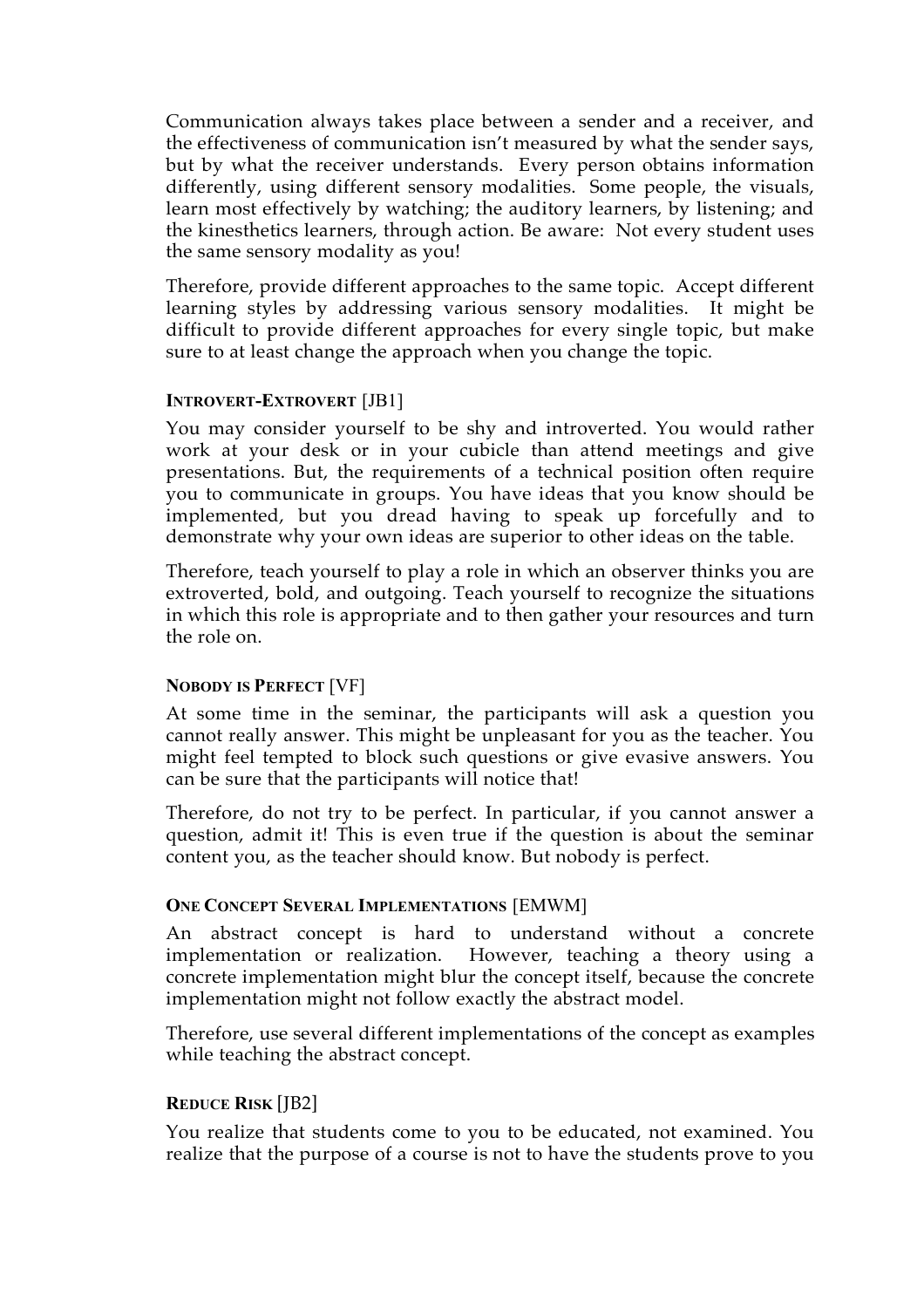that they don't need that course. You want to enable the students to take risks, but not to feel at risk for doing so.

Therefore take effective action to reduce your student's risk of course failure. For example, exams can count for a smaller part of their grade.

### **ROUND ROBIN** [EMWM]

One of the most difficult aspects of teamwork is getting everyone in the room to work on equal footing. However, you want to get everyone's participation and input and you especially want to encourage the quieter members to take a more active role.

Therefore, use a round robin technique to solicit suggestions. Go around the room or table. As each member of the team contributes an idea, write it down on the board. The goal of the round robin is to allow the group to move ahead at an even tempo but to give people enough time to think.

#### **SOLUTION BEFORE ABSTRACTION [EMWM]**

An abstract concept can become the basis for a large number of applications. However, it is hardly considered useful unless it is related to concrete experience.

Therefore, give the students an example of the problem in a setting that they are comfortable with.

## **SPIRAL** [BEMW]

You want to enable students to solve meaningful problems as early in the course as possible. Students learn best when they are doing things, and meaningful problems motivate them to work harder.

Therefore, organize the course to introduce topics to students without covering them completely at first viewing so that a number of topics can be introduced early and then used. The instructor can then return to each topic in turn, perhaps repeatedly, giving more of the information needed to master them.

#### **TEACHER SELECTS TEAMS** [EBS]

When left to choose teams themselves, students will tend to stick with people who are similar to them, in terms of gender, age, ethnic background, skill level etc. It is more advantageous and more realistic to have a mixture of people in one team.

Therefore, you choose the teams. For class work sessions the group assignments must be done on the spot, and counting off numbers or pulling names from a hat will work.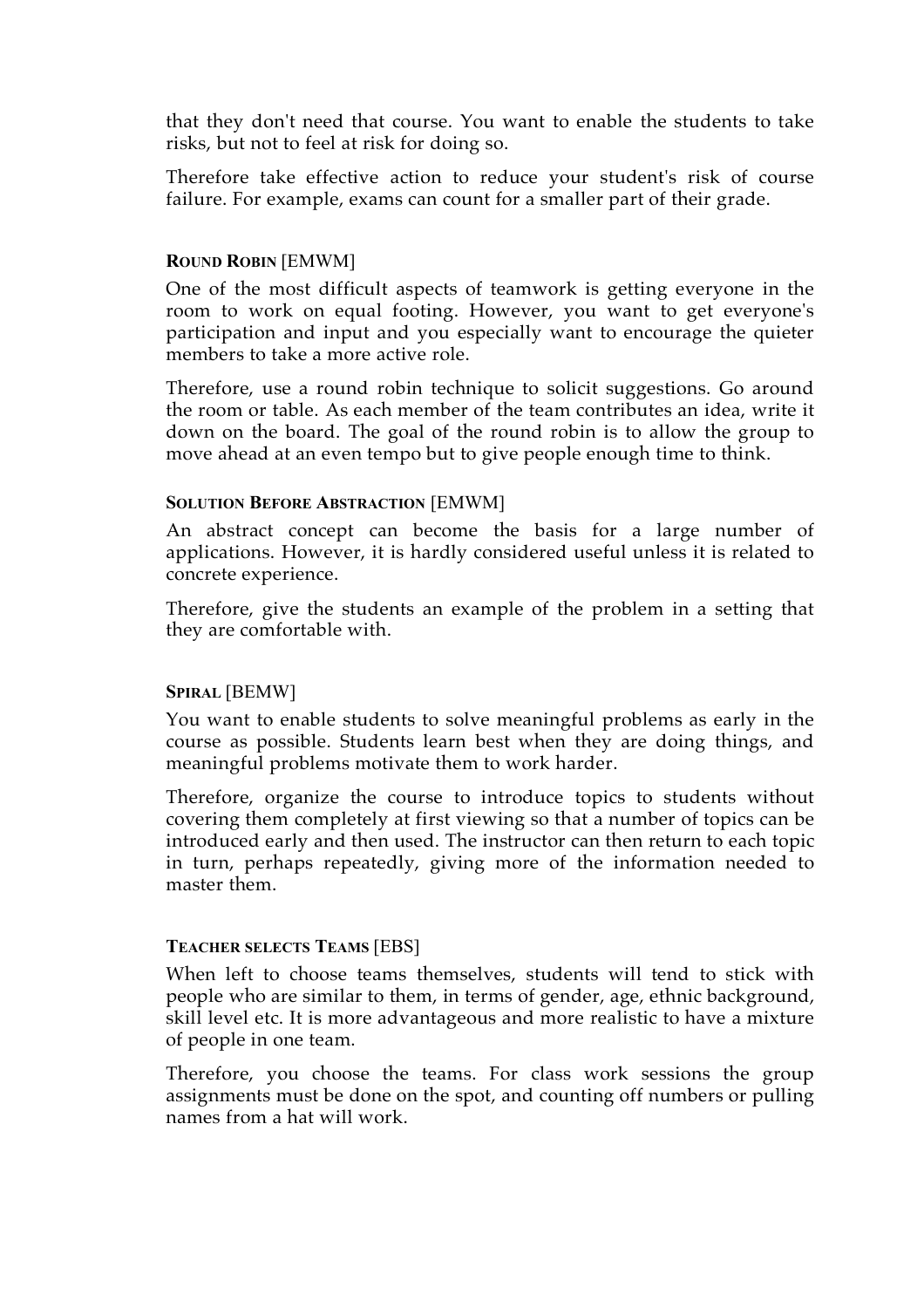## **Acknowledgement**

We thank all those who have contributed to the Pedagogical Patterns project, especially the authors of the patterns we have revised and incorporated into this paper. We also thank our EuroPLoP 2002 shepherd, Michael Kircher, and attendees at our EuroPLoP session for helping us to improve the paper.

## **References**

| <b>BEMW</b>     | Joseph Bergin, Jutta Eckstein, Mary Lynn Manns, Eugene<br>Wallingford. Patterns for Gaining Different Perspectives,<br>Proceedings of PLoP 2001.                                     |
|-----------------|--------------------------------------------------------------------------------------------------------------------------------------------------------------------------------------|
| Bus96           | Buschmann, F., Meunier, R., Rohnert, H., Sommerlad, P.,<br>Stal, M. (1996). Pattern-Oriented Software Architecture: A<br>System of Patterns. Chichester, England: John Wiley & Sons. |
| CA              | Christopher Alexander et.al., A Pattern Language: Towns -<br>Buildings - Construction. Oxford University Press 1977                                                                  |
| <b>CS</b>       | Christoph Steindl, Self Test, Proceedings of EuroPLoP 2000,<br>UKV Konstanz, 2001.                                                                                                   |
| <b>EBS</b>      | Jutta Eckstein, Joseph Bergin, Helen Sharp. Patterns for Active<br>Learning. Proceedings of PloP 2002.                                                                               |
| <b>EMWM</b>     | Jutta Eckstein, Mary Lynn Manns, Eugene Wallingford,<br>Klaus Marquardt. Patterns for Experiential Learning,<br>Proceedings of EuroPLoP 2001.                                        |
| <b>FBA</b>      | Fernando Brieto e Abreu, Peer Review and Corrective<br>Maintenance, http://sol.info.unlp.edu.ar/ppp/pp14.htm                                                                         |
| Fow97           | Fowler, Martin (1997). Analysis Patterns. Reusable Object<br>Models. Reading, MA: Addison-Wesley Longman, Inc.                                                                       |
| JB1             | Joseph Bergin, Introvert – Extrovert,<br>http://csis.pace.edu/~bergin/patterns/introvertExtrovert.h<br>tml                                                                           |
| JB <sub>2</sub> | Joseph Bergin, Student Online Portfolio, Fair Project Grading,<br>Key Ideas Dominate Grading,<br>http://csis.pace.edu/~bergin/patterns/coursepatternlangu<br>age.html                |
| JB <sub>3</sub> | Joseph Bergin, Gold Star,<br>http://csis.pace.edu/~bergin/PedPat1.3.html                                                                                                             |
| JE1             | Jutta Eckstein. Learning to Teach and Learning to Learn,<br>Proceedings of EuroPLoP 2000, UKV Konstanz, 2001.                                                                        |